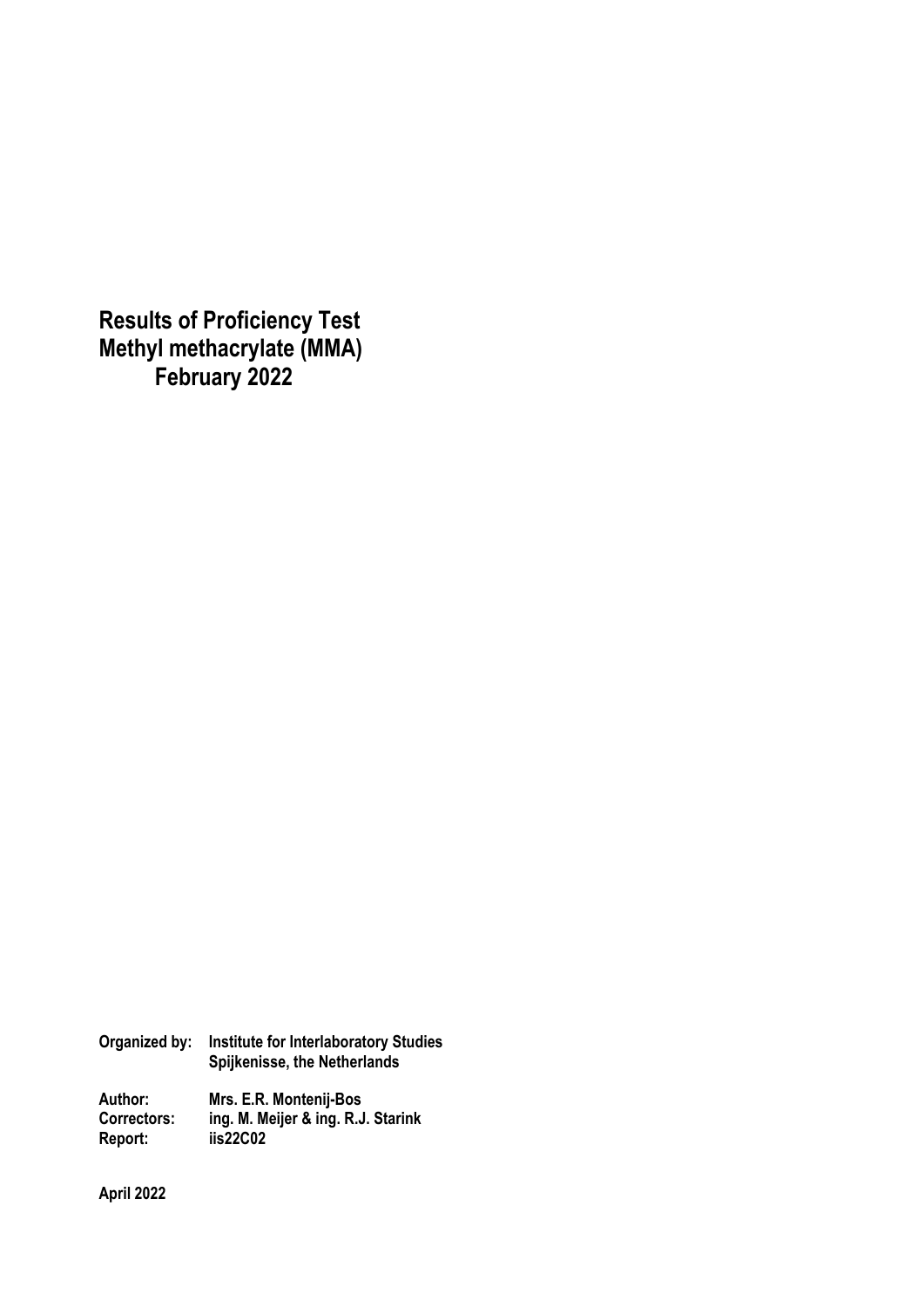# **CONTENTS**

| $\mathbf{1}$   |                                                                           |  |
|----------------|---------------------------------------------------------------------------|--|
| 2              |                                                                           |  |
| 2.1            |                                                                           |  |
| 2.2            |                                                                           |  |
| 2.3            |                                                                           |  |
| 2.4            |                                                                           |  |
| 2.5            |                                                                           |  |
| 2.6            |                                                                           |  |
| $\mathbf{3}$   |                                                                           |  |
| 3.1            |                                                                           |  |
| 3.2            |                                                                           |  |
| 3.3            |                                                                           |  |
| $\overline{4}$ |                                                                           |  |
| 4.1            |                                                                           |  |
| 4.2            |                                                                           |  |
| 4.3            | COMPARISON OF THE PROFICIENCY TEST OF FEBRUARY 2022 WITH PREVIOUS PTS  10 |  |

# Appendices: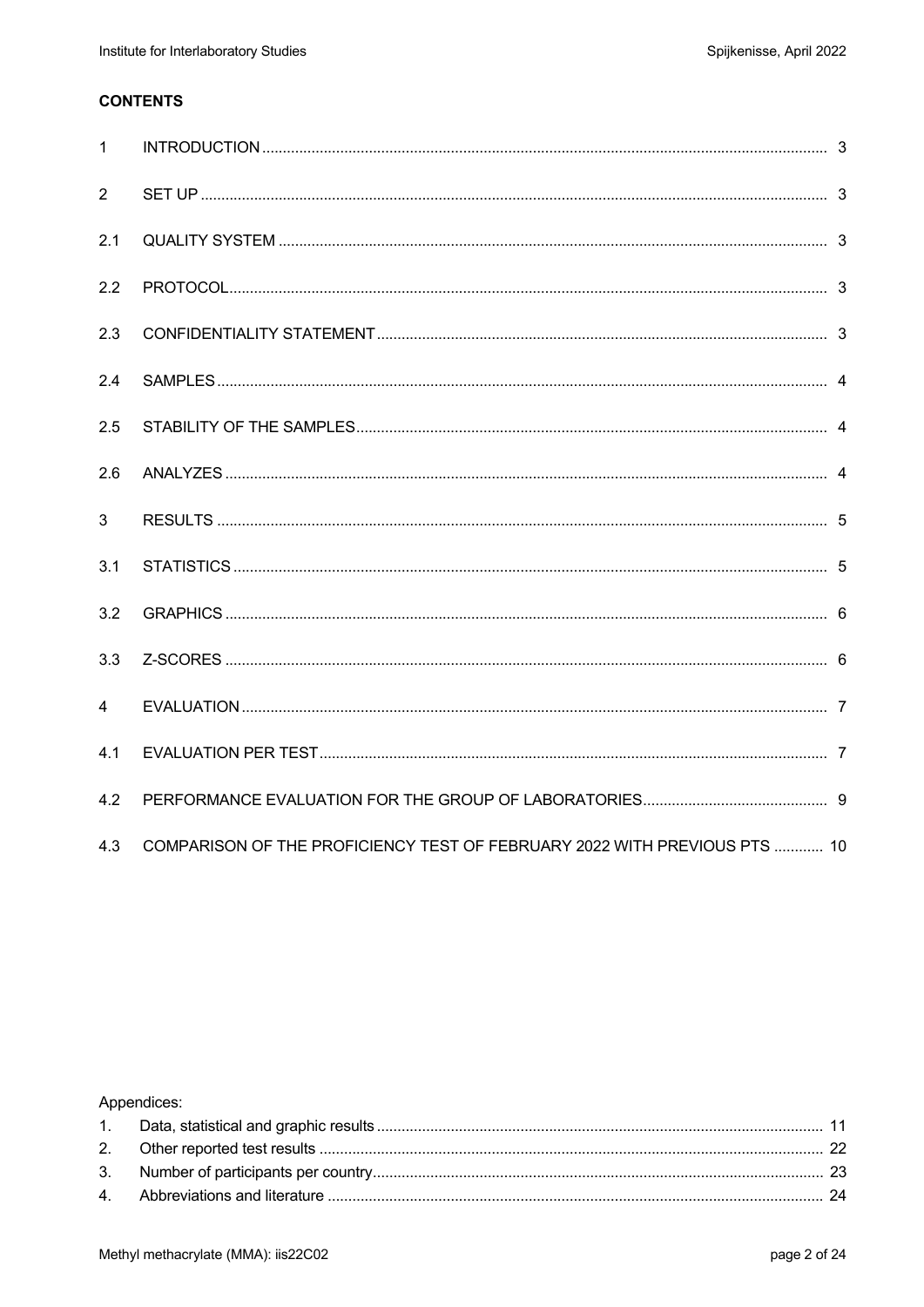### **1 INTRODUCTION**

Since 2009 the Institute for Interlaboratory Studies (iis) organizes a proficiency scheme for the analysis of Methyl methacrylate (MMA) once every two years. During the annual proficiency testing program 2021/2022 it was decided to continue the round robin for the analysis of Methyl methacrylate.

In this interlaboratory study 15 laboratories in 13 different countries registered for participation. See appendix 3 for the number of participants per country. In this report the results of the Methyl methacrylate proficiency test are presented and discussed. This report is also electronically available through the iis website www.iisnl.com.

### **2 SET UP**

The Institute for Interlaboratory Studies (iis) in Spijkenisse, the Netherlands, was the organizer of this proficiency test (PT). Sample analyzes for fit-for-use and homogeneity testing were subcontracted to an ISO/IEC17025 accredited laboratory. It was decided to send one sample of approximately 500 mL Methyl methacrylate labelled

#22002. The participants were requested to report rounded and unrounded test results. The unrounded test results were preferably used for statistical evaluation.

# **2.1 QUALITY SYSTEM**

The Institute for Interlaboratory Studies in Spijkenisse, the Netherlands, has implemented a quality system based on ISO/IEC17043:2010. This ensures strict adherence to protocols for sample preparation and statistical evaluation and 100% confidentiality of participant's data. Feedback from the participants on the reported data is encouraged and customer's satisfaction is measured on a regular basis by sending out questionnaires.

# **2.2 PROTOCOL**

The protocol followed in the organization of this proficiency test was the one as described for proficiency testing in the report 'iis Interlaboratory Studies: Protocol for the Organisation, Statistics and Evaluation' of June 2018 (iis-protocol, version 3.5). This protocol is electronically available through the iis website www.iisnl.com, from the FAQ page.

#### **2.3 CONFIDENTIALITY STATEMENT**

All data presented in this report must be regarded as confidential and for use by the participating companies only. Disclosure of the information in this report is only allowed by means of the entire report. Use of the contents of this report for third parties is only allowed by written permission of the Institute for Interlaboratory Studies. Disclosure of the identity of one or more of the participating companies will be done only after receipt of a written agreement of the companies involved.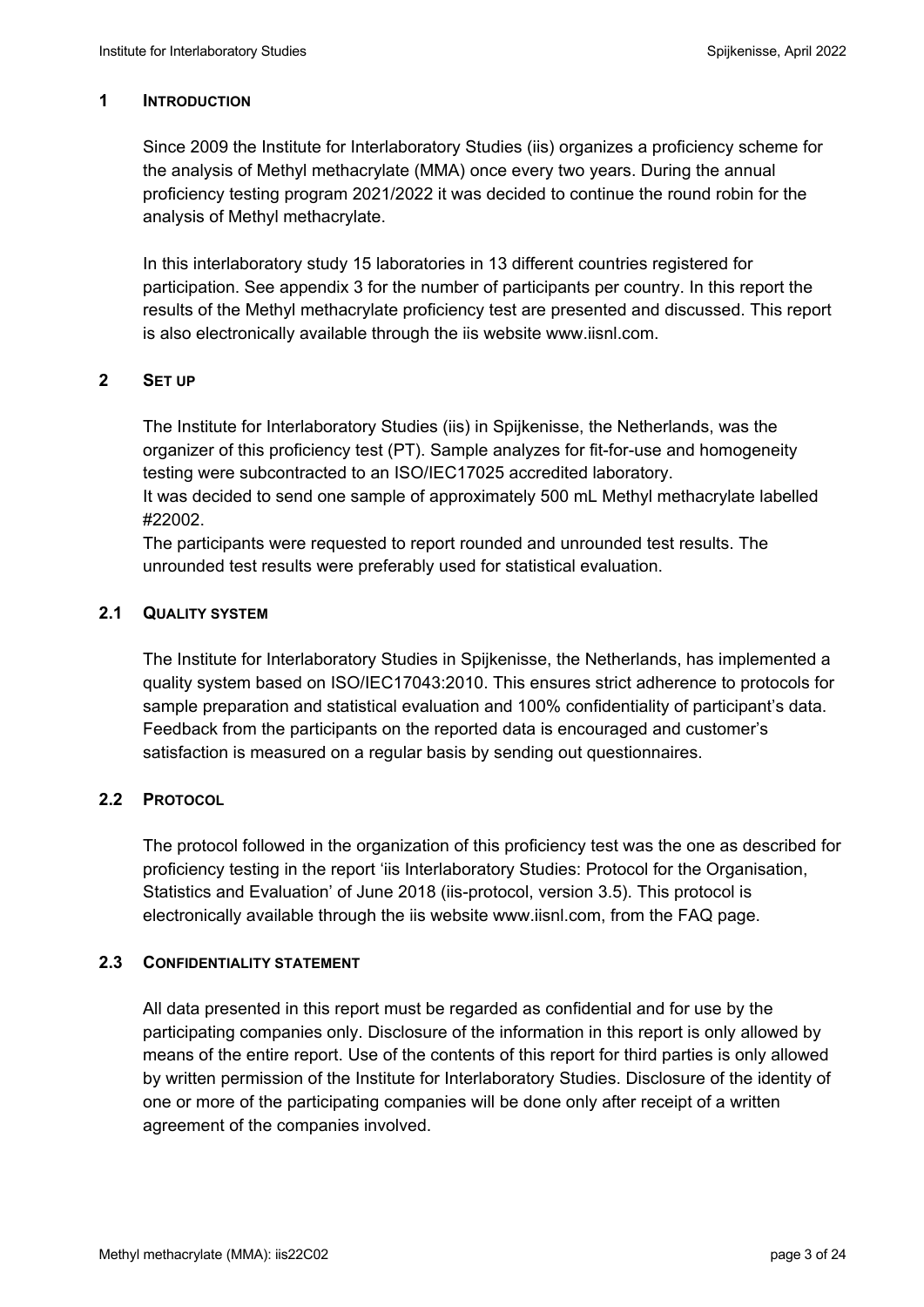# **2.4 SAMPLES**

A batch of approximately 20 liters of Methyl methacrylate was obtained from a local supplier. After homogenization 39 amber glass bottles of 0.5L were filled and labelled #22002. The homogeneity of the subsamples was checked by determination of Density at 20°C in accordance with ISO12185 on 4 stratified randomly selected subsamples.

|                 | Density at 20°C<br>in kg/L |
|-----------------|----------------------------|
| sample #22002-1 | 0.94333                    |
| sample #22002-2 | 0.94332                    |
| sample #22002-3 | 0.94333                    |
| sample #22002-4 | 0.94333                    |

Table 1: homogeneity test results of subsamples #22002

From the above test results the repeatability was calculated and compared with 0.3 times the reproducibility of the reference test method in agreement with the procedure of ISO13528, Annex B2 in the next table.

|                                        | Density at 20°C<br>in kg/L |
|----------------------------------------|----------------------------|
| r (observed)                           | 0.00001                    |
| reference test method                  | ISO12185:96                |
| $0.3 \times R$ (reference test method) | 0.00015                    |

Table 2: evaluation of the repeatability of subsamples #22002

The calculated repeatability is in agreement with 0.3 times the reproducibility of the reference test method. Therefore, homogeneity of the subsamples was assumed.

To each of the participating laboratories one sample Methyl methacrylate labelled #22002 was sent on January 12, 2022. An SDS was added to the sample package.

# **2.5 STABILITY OF THE SAMPLES**

The stability of Methyl methacrylate packed in amber glass bottles was checked. The material was found sufficiently stable for the period of the proficiency test.

# **2.6 ANALYZES**

The participants were asked to determine Acidity as Acrylic acid, Appearance, Color Pt/Co, Density at 20°C, Inhibitor as Topanol A, Water, Purity (two different definitions), Acetone, Ethyl Acrylate, Ethyl Methacrylate, Methanol, Methyl Acrylate, Methyl Isobutyrate, Methyl Propionate, Methyl alpha-hydroxyisobutyrate and Other impurities. It was also asked what type of column was used in the GC analysis.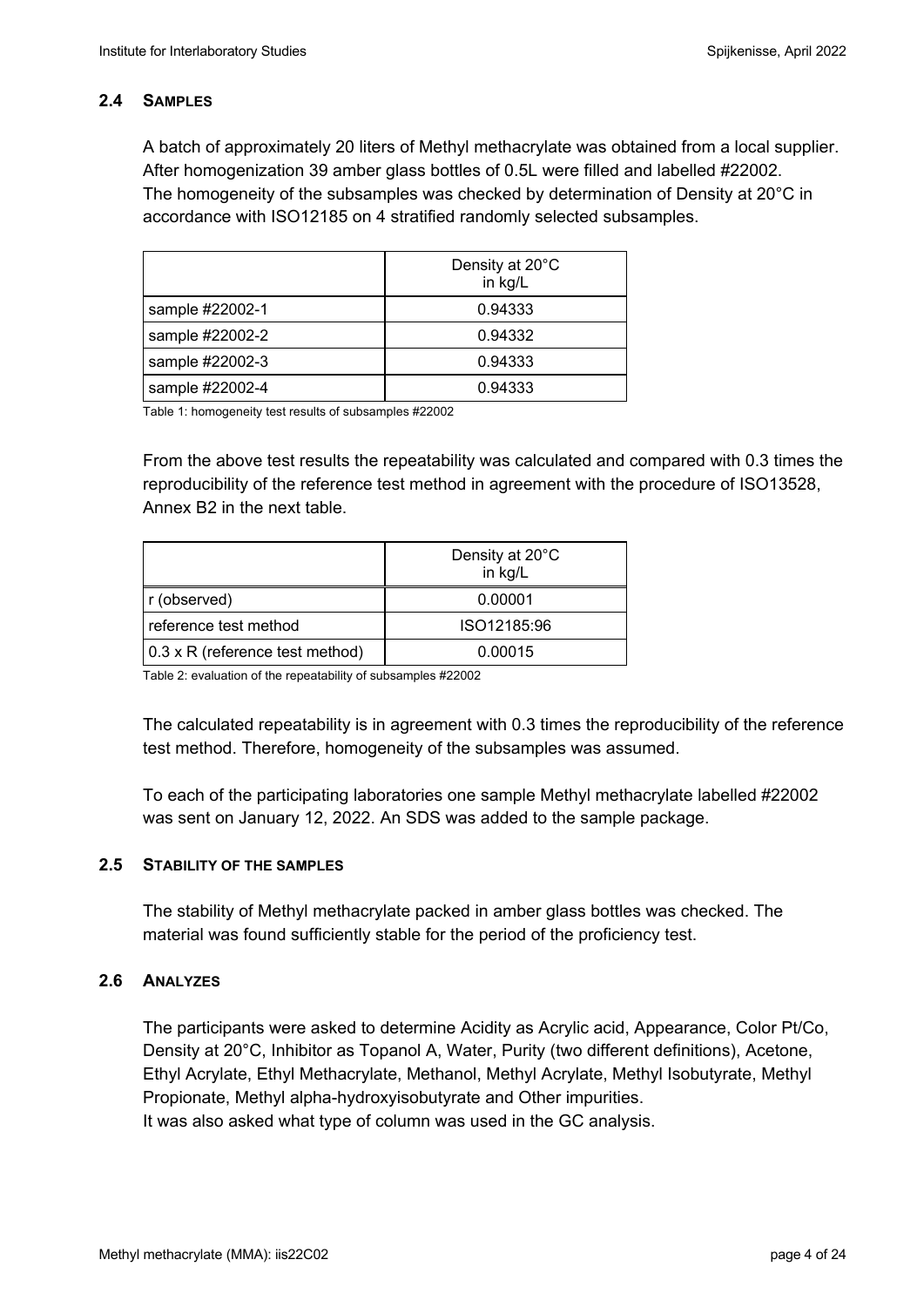It was explicitly requested to treat the sample as if it was a routine sample and to report the test results using the indicated units on the report form and not to round the test results, but report as much significant figures as possible. It was also requested not to report 'less than' test results, which are above the detection limit, because such test results cannot be used for meaningful statistical evaluations.

To get comparable test results a detailed report form and a letter of instructions are prepared. On the report form the reporting units are given as well as the reference test methods (when applicable) that will be used during the evaluation. The detailed report form and the letter of instructions are both made available on the data entry portal www.kpmd.co.uk/sgs-iis/. The participating laboratories are also requested to confirm the sample receipt on this data entry portal. The letter of instructions can also be downloaded from the iis website www.iisnl.com.

# **3 RESULTS**

During five weeks after sample dispatch, the test results of the individual laboratories were gathered via the data entry portal www.kpmd.co.uk/sgs-iis/. The reported test results are tabulated per determination in appendices 1 and 2 of this report. The laboratories are presented by their code numbers.

Directly after the deadline, a reminder was sent to those laboratories that had not reported test results at that moment. Shortly after the deadline, the available test results were screened for suspect data. A test result was called suspect in case the Huber Elimination Rule (a robust outlier test) found it to be an outlier. The laboratories that produced these suspect data were asked to check the reported test results (no reanalyzes). Additional or corrected test results are used for data analysis and the original test results are placed under 'Remarks' in the result tables in appendix 1. Test results that came in after the deadline were not taken into account in this screening for suspect data and thus these participants were not requested for checks.

# **3.1 STATISTICS**

The protocol followed in the organization of this proficiency test was the one as described for proficiency testing in the report 'iis Interlaboratory Studies: Protocol for the Organisation, Statistics and Evaluation' of June 2018 (iis-protocol, version 3.5).

For the statistical evaluation the unrounded (when available) figures were used instead of the rounded test results. Test results reported as '<…' or '>…' were not used in the statistical evaluation.

First, the normality of the distribution of the various data sets per determination was checked by means of the Lilliefors-test, a variant of the Kolmogorov-Smirnov test and by the calculation of skewness and kurtosis. Evaluation of the three normality indicators in combination with the visual evaluation of the graphic Kernel density plot, lead to judgement of the normality being either 'unknown', 'OK', 'suspect' or 'not OK'. After removal of outliers, this check was repeated. If a data set does not have a normal distribution, the (results of the) statistical evaluation should be used with due care.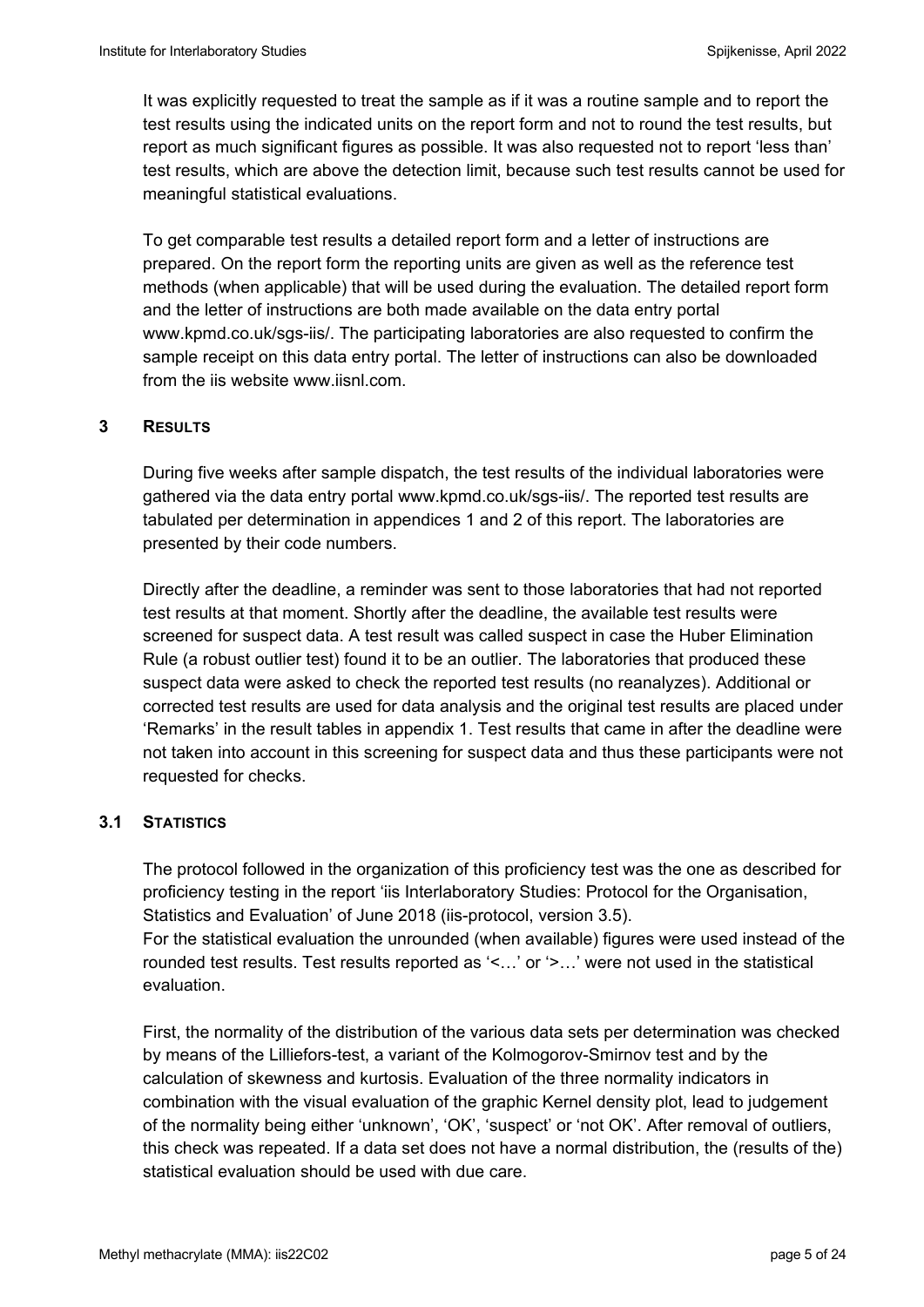The assigned value is determined by consensus based on the test results of the group of participants after rejection of the statistical outliers and/or suspect data.

According to ISO13528 all (original received or corrected) results per determination were submitted to outlier tests. In the iis procedure for proficiency tests, outliers are detected prior to calculation of the mean, standard deviation and reproducibility. For small data sets, Dixon (up to 20 test results) or Grubbs (up to 40 test results) outlier tests can be used. For larger data sets (above 20 test results) Rosner's outlier test can be used. Outliers are marked by  $D(0.01)$  for the Dixon's test, by  $G(0.01)$  or  $DG(0.01)$  for the Grubbs' test and by  $R(0.01)$  for the Rosner's test. Stragglers are marked by D(0.05) for the Dixon's test, by G(0.05) or DG(0.05) for the Grubbs' test and by R(0.05) for the Rosner's test. Both outliers and stragglers were not included in the calculations of averages and standard deviations.

For each assigned value the uncertainty was determined in accordance with ISO13528. Subsequently the calculated uncertainty was evaluated against the respective requirement based on the target reproducibility in accordance with ISO13528. In this PT, the criterion of ISO13528, paragraph 9.2.1. was met for all evaluated tests, therefore, the uncertainty of all assigned values may be negligible and need not be included in the PT report.

Finally, the reproducibilities were calculated from the standard deviations by multiplying them with a factor of 2.8.

# **3.2 GRAPHICS**

In order to visualize the data against the reproducibilities from literature, Gauss plots were made, using the sorted data for one determination (see appendix 1). On the Y-axis the reported test results are plotted. The corresponding laboratory numbers are on the X-axis. The straight horizontal line presents the consensus value (a trimmed mean). The four striped lines, parallel to the consensus value line, are the +3s, +2s, -2s and -3s target reproducibility limits of the selected reference test method. Outliers and other data, which were excluded from the calculations, are represented as a cross. Accepted data are represented as a triangle.

Furthermore, Kernel Density Graphs were made. This is a method for producing a smooth density approximation to a set of data that avoids some problems associated with histograms. Also, a normal Gauss curve (dotted line) was projected over the Kernel Density Graph (smooth line) for reference. The Gauss curve is calculated from the consensus value and the corresponding standard deviation.

# **3.3 Z-SCORES**

To evaluate the performance of the participating laboratories the z-scores were calculated. As it was decided to evaluate the performance of the participants in this proficiency test (PT) against the literature requirements (derived from e.g. ISO or ASTM test methods), the z-scores were calculated using a target standard deviation. This results in an evaluation independent of the variation in this interlaboratory study.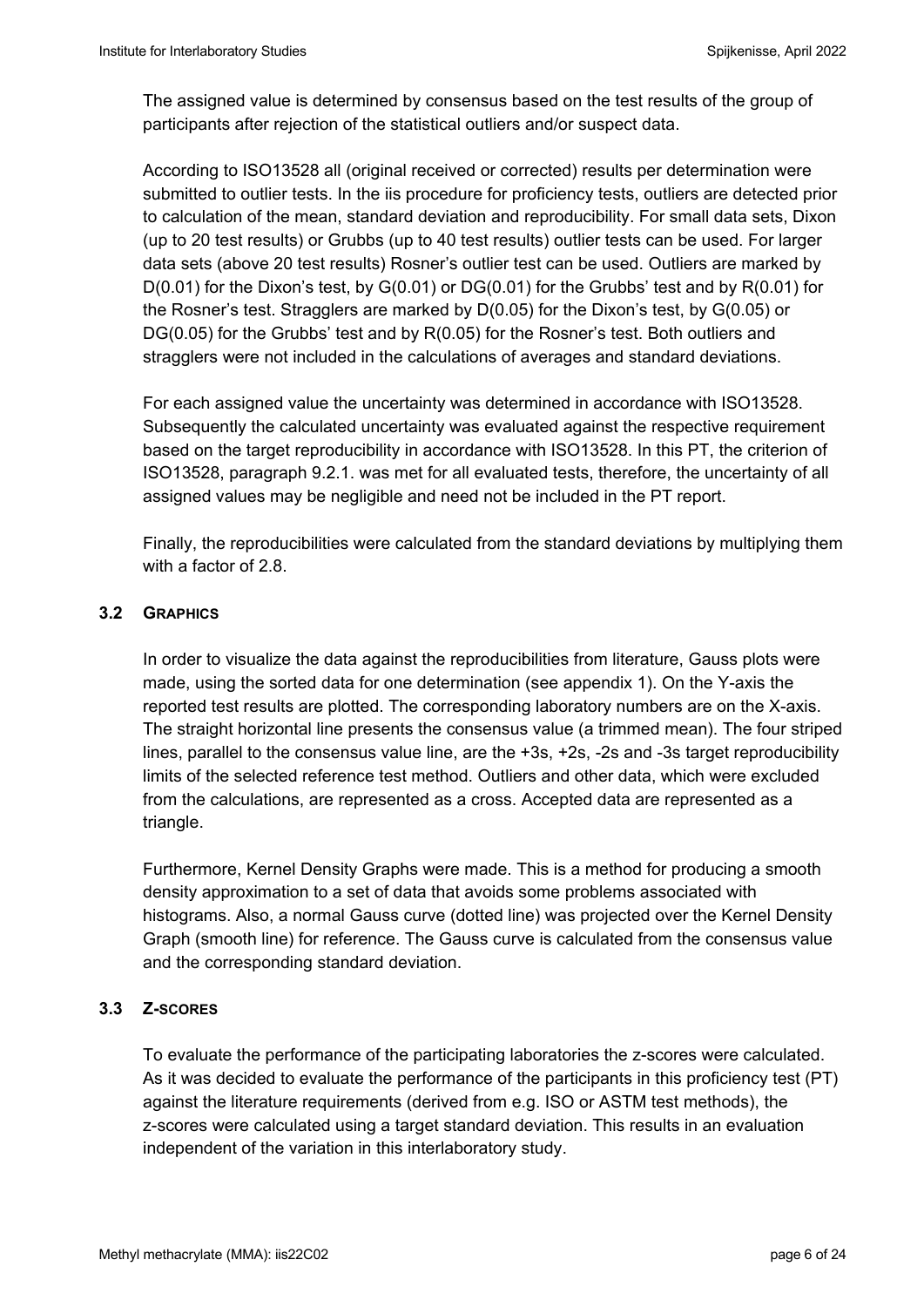The target standard deviation was calculated from the literature reproducibility by division with 2.8. In case no literature reproducibility was available, other target values were used, like Horwitz or an estimated reproducibility based on former iis proficiency tests.

When a laboratory did use a test method with a reproducibility that is significantly different from the reproducibility of the reference test method used in this report, it is strongly advised to recalculate the z-score, while using the reproducibility of the actual test method used, this in order to evaluate whether the reported test result is fit-for-use.

The z-scores were calculated according to:

```
Z_{\text{target}} = (test result - average of PT) / target standard deviation
```
The  $z_{\text{(target)}}$  scores are listed in the test result tables in appendix 1.

Absolute values for z<2 are very common and absolute values for z>3 are very rare. Therefore, the usual interpretation of z-scores is as follows:

|        | $ z  < 1$ good             |
|--------|----------------------------|
|        | $1 <  z  < 2$ satisfactory |
|        | $2 <  z  < 3$ questionable |
| 3 <  z | unsatisfactory             |

### **4 EVALUATION**

Some problems were encountered with the dispatch of the samples due to COVID-19 pandemic. Therefore, the reporting time on the data entry portal was extended with another week. Two participants reported test results after the extended final reporting date and one participant did not report any test results. Not all participants were able to report all tests requested.

In total 14 participants reported 95 numerical test results. Observed were 5 outlying test results, which is 5.3%. In proficiency tests outlier percentages of 3% - 7.5% are quite normal.

Not all original data sets proved to have a normal Gaussian distribution. These are referred to as "not OK" or "suspect". The statistical evaluation of these data sets should be used with due care, see also paragraph 3.1.

# **4.1 EVALUATION PER TEST**

In this section the reported test results are discussed per test. The test methods which were used by the various laboratories were taken into account for explaining the observed differences when possible and applicable. These test methods are also in the tables together with the original data in appendix 1. The abbreviations, used in these tables, are explained in appendix 4.

Unfortunately, a suitable reference test method, providing the precision data, is not available for all determinations. For these tests the calculated reproducibility was compared against the estimated reproducibility calculated with the Horwitz equation.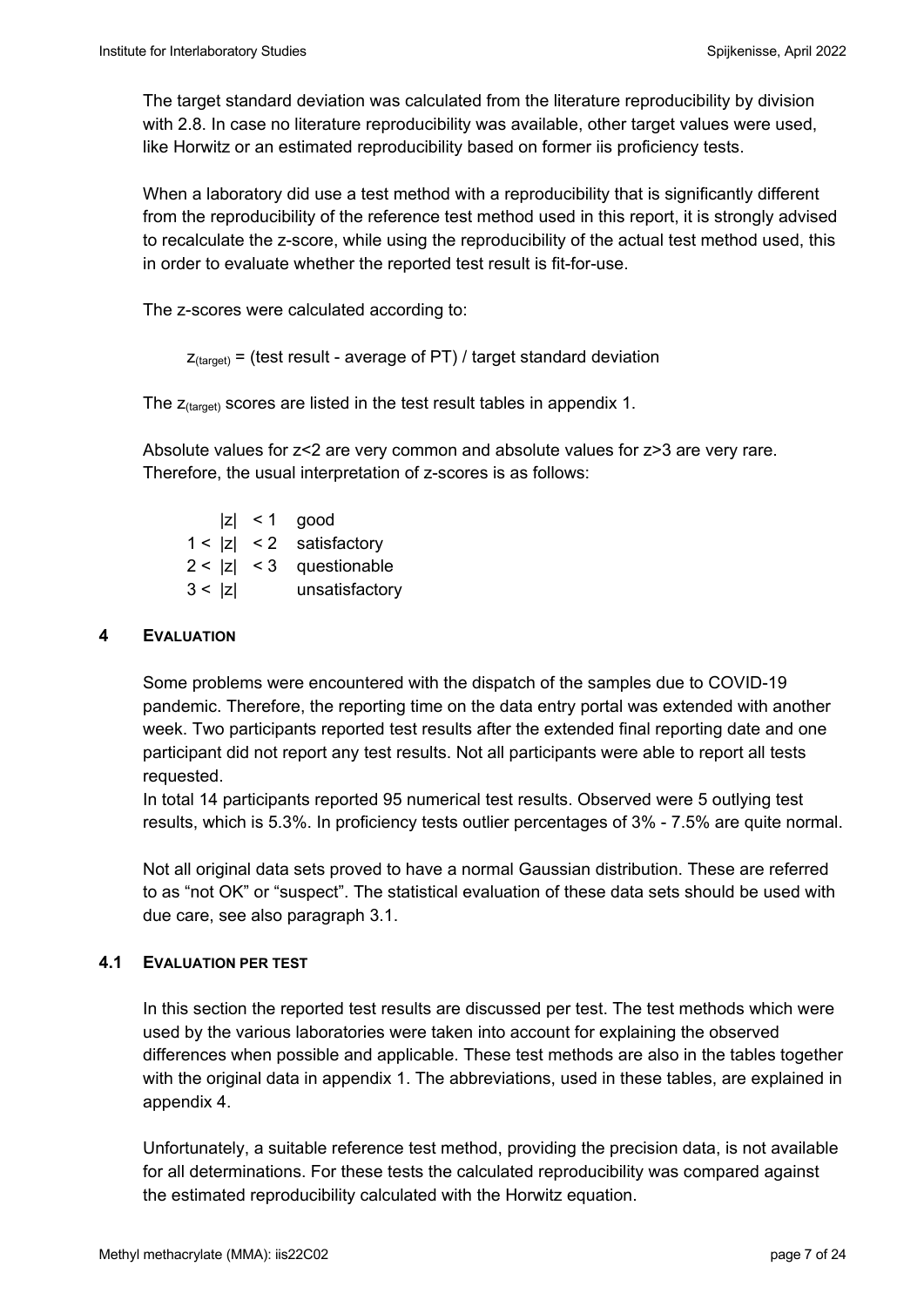In the iis PT reports ASTM test methods are referred to with a number (e.g. D1209) and an added designation for the year that the test method was adopted or revised (e.g. D1209:05). If applicable, a designation in parentheses is added to designate the year of re-approval (e.g. D1209:05(2019)). In the test result tables of appendix 1 only the test method number and year of adoption or revision (e.g. D1209:05) are used.

- Acidity as Acrylic acid: This determination was problematic. No statistical outliers were observed. The calculated reproducibility is not in agreement with the requirements of ASTM D1613:17.
- Appearance: This determination was not problematic. All reporting laboratories agreed about the appearance of the sample, which was bright and clear and passes the test.
- Color Pt/Co: This determination was not problematic. No statistical outliers were observed. The calculated reproducibility is in agreement with the requirements of ASTM D1209:05(2019).
- Density at 20°C: This determination was not problematic. One statistical outlier was observed. The calculated reproducibility after rejection of the statistical outlier is in agreement with the requirements of ISO12185:96.
- Inhibitor as Topanol A: This determination was not problematic. No statistical outliers were observed. The calculated reproducibility is in agreement with the estimated reproducibility calculated with the Horwitz equation.
- Water: This determination was problematic. Three statistical outliers were observed. The calculated reproducibility after rejection of the statistical outliers is not in agreement with the requirements of ASTM E1064:16.

Regretfully, ASTM D3362 was withdrawn in 2011 with no replacement. As there is no other suitable reference test method with precision data available, it was decided to evaluate the GC Determination with the requirements of ASTM D3362:05.

Nine participants reported which column was used for GC analysis. No clear conclusion could be drawn due to different types of columns mentioned.

- Purity (100%-impurities-water-acidity): This determination was not problematic. One statistical outlier was observed. The calculated reproducibility after rejection of the statistical outlier is in agreement with the requirements of ASTM D3362:05.
- Purity on dry basis (100%-impurities): This determination was not problematic. No statistical outliers were observed. The calculated reproducibility is in agreement with the requirements of ASTM D3362:05.
- Ethyl Acrylate: This determination was not problematic. The calculated reproducibility is in agreement with the estimated reproducibility calculated with the Horwitz equation.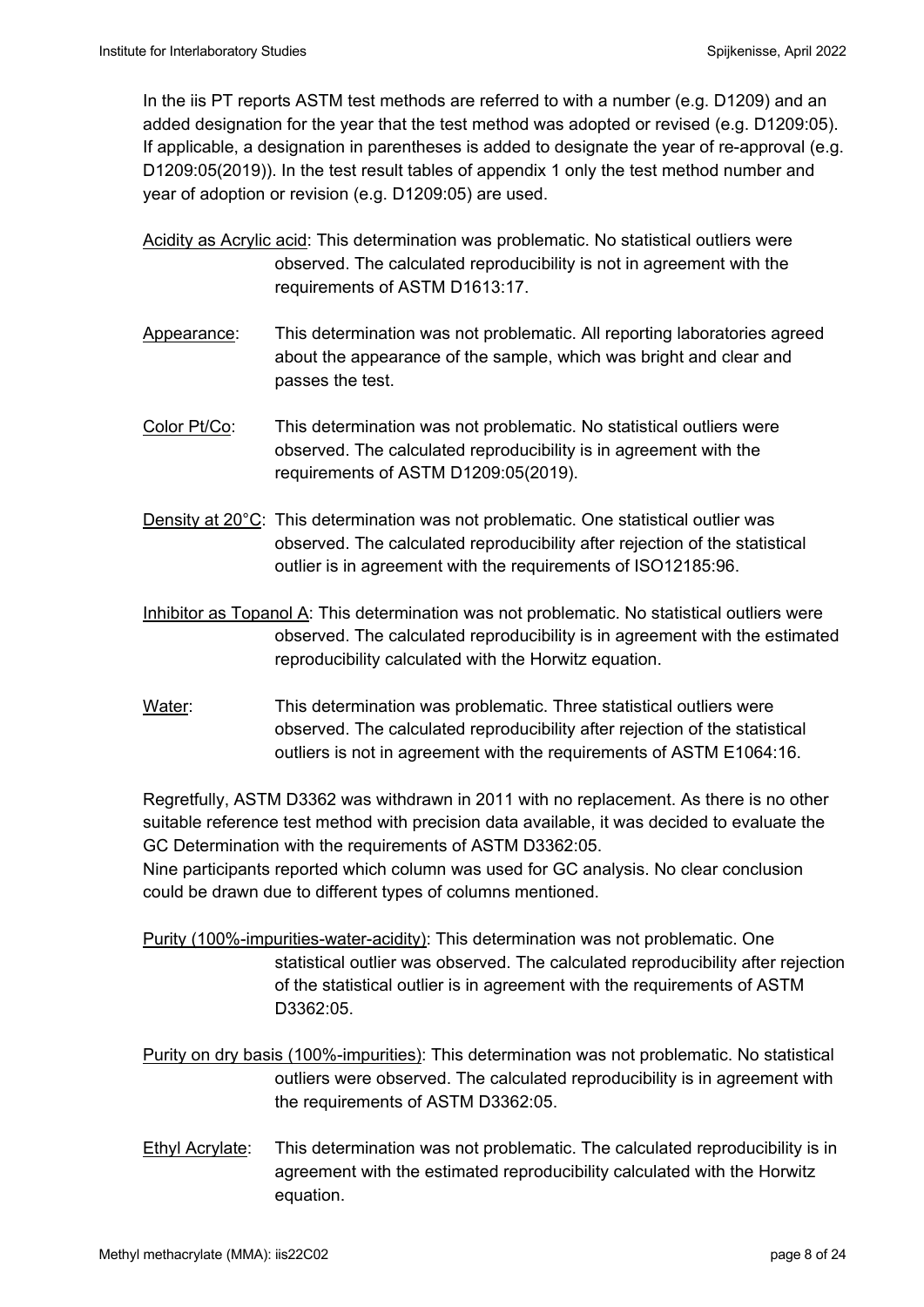Methyl Isobutyrate: This determination may be problematic. No statistical outliers were observed. The calculated reproducibility is not in agreement with the estimated reproducibility calculated with the Horwitz equation.

Methyl Propionate: This determination was not problematic. The calculated reproducibility is in agreement with the estimated reproducibility calculated with the Horwitz equation.

The majority of the participants agreed on a content near or below the detection limits of other requested impurities. Therefore, no z-scores are calculated. The reported test results are given in appendix 2.

# **4.2 PERFORMANCE EVALUATION FOR THE GROUP OF LABORATORIES**

A comparison has been made between the reproducibility as declared by the reference test method and the reproducibility as found for the group of participating laboratories. The number of significant test results, the average, the calculated reproducibility (2.8 \* standard deviation) and the target reproducibility derived from reference test methods (in casu ASTM and ISO test methods) or estimated using the Horwitz equation are presented in the next table.

| Parameter                 | unit  | n              | average | $2.8 * sd$ | R(lit) |
|---------------------------|-------|----------------|---------|------------|--------|
| Acidity as Acrylic acid   | mg/kg | 13             | 11.7    | 16.3       | 14     |
| Appearance                |       | 14             | pass    | n.a.       | n.a.   |
| Color Pt/Co               |       | 12             | 3.0     | 3.1        | 7      |
| Density at 20°C           | kg/L  | 13             | 0.9434  | 0.0001     | 0.0005 |
| Inhibitor as Topanol A    | mg/kg | 11             | 9.6     | 2.8        | 3.1    |
| Water                     | mg/kg | 10             | 78.3    | 23.2       | 12.4   |
| Purity $\frac{1}{2}$      | %M/M  | 11             | 99.968  | 0.014      | 0.27   |
| Purity on dry basis $2$ ) | %M/M  | 10             | 99.976  | 0.012      | 0.27   |
| <b>Ethyl Acrylate</b>     | mg/kg | 3              | 123.9   | 20.5       | 26.9   |
| Methyl Isobutyrate        | mg/kg | $\overline{4}$ | 6.1     | 4.3        | 2.1    |
| Methyl Propionate         | mg/kg | 3              | 14.3    | 4.0        | 4.3    |

Table 3: reproducibilities of tests on sample #22002

 $<sup>1</sup>$ ) Purity = 100% - impurities - water - acidity</sup>

<sup>2</sup>) Purity on dry basis =  $100\%$  - impurities

Without further statistical calculations it could be concluded that for many tests there is a good compliance of the group of participating laboratories with the relevant reference test methods. The problematic tests have been discussed in paragraph 4.1.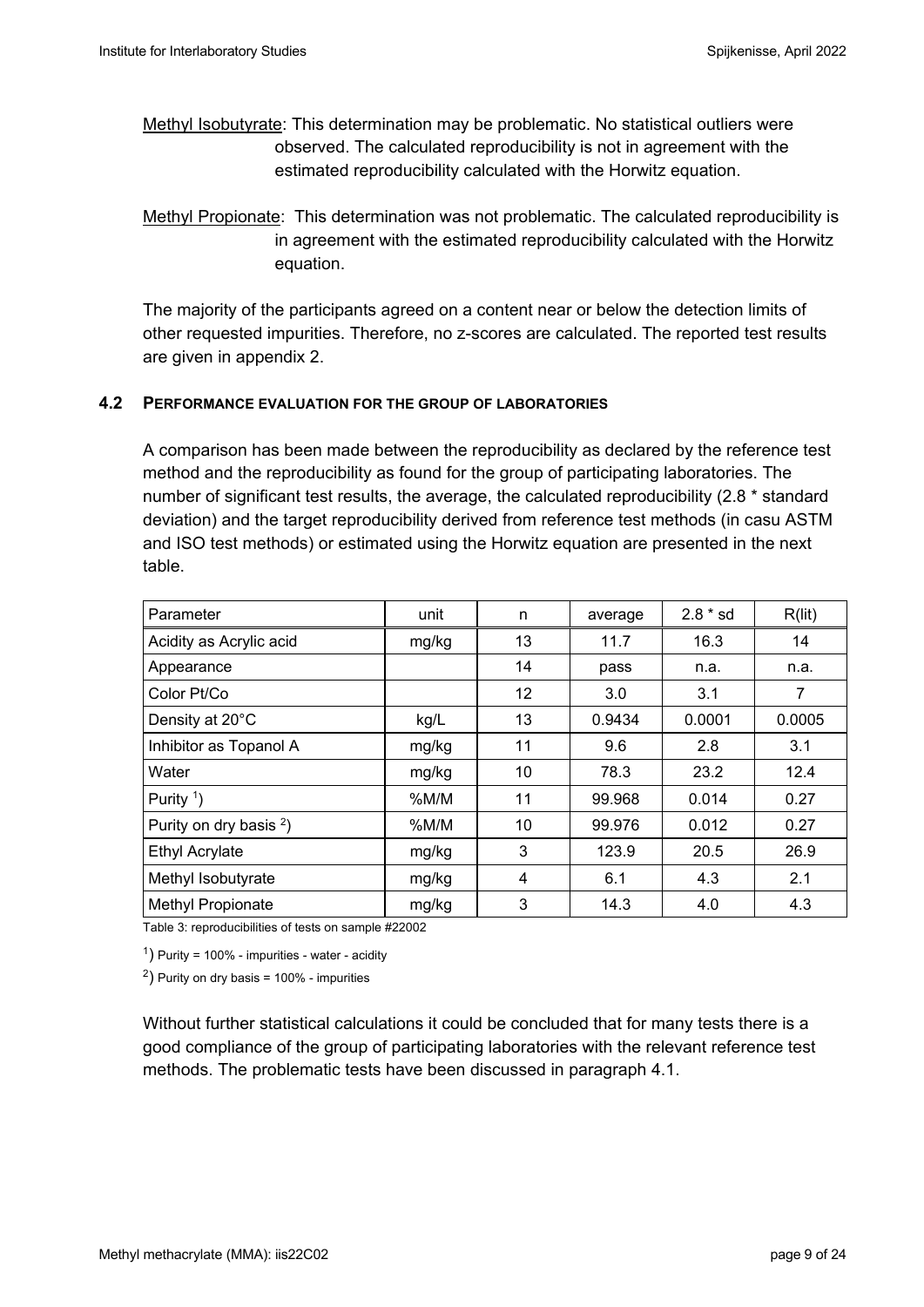#### **4.3 COMPARISON OF THE PROFICIENCY TEST OF FEBRUARY 2022 WITH PREVIOUS PTS**

|                                    | February<br>2022 | February<br>2020 | January<br>2018 | June<br>2016 | June<br>2014 |
|------------------------------------|------------------|------------------|-----------------|--------------|--------------|
| Number of reporting laboratories   | 14               | 12               | 15              | 12           | 11           |
| Number of test results             | 95               | 99               | 126             | 112          | 99           |
| Number of statistical outliers     | 5                | 3                | 3               |              |              |
| Percentage of statistical outliers | 5.3%             | 3.0%             | $2.4\%$         | 3.6%         | 2.0%         |

Table 4: comparison with previous proficiency tests

In proficiency tests, outlier percentages of 3% - 7.5% are quite normal.

The performance of the determinations of the proficiency tests was compared against the requirements of the reference test methods. The conclusions are given in the following table.

|                                    | February<br>2022             | February<br>2020             | January<br>2018              | June<br>2016   | June<br>2014 |
|------------------------------------|------------------------------|------------------------------|------------------------------|----------------|--------------|
| Acidity as Acrylic acid            | -                            | $+/-$<br>$\ddot{}$           |                              | $+$            | $++$         |
| Color Pt/Co                        | $++$                         | $++$                         | $++$                         | $++$           | $++$         |
| Density at 20°C                    | $++$                         | $++$                         | $++$                         |                | $++$         |
| Inhibitor as Topanol A             | $\ddot{}$                    | $\ddot{}$<br>$\ddot{}$       |                              | --             | $++$         |
| Water                              | $\qquad \qquad \blacksquare$ | --                           | -                            |                |              |
| Purity $\binom{1}{1}$              | $++$                         | $++$                         | $++$                         | $^{++}$        | n.e.         |
| Purity on dry basis <sup>2</sup> ) | $++$                         | $++$                         | $++$                         | $++$           | n.e.         |
| Acetone                            | n.e.                         | $+/-$                        | n.e.                         | $(--)$         | n.e.         |
| <b>Ethyl Acrylate</b>              | $\ddot{}$                    | $\qquad \qquad \blacksquare$ | n.e.                         | n.e.           | n.e.         |
| Ethyl Methacrylate                 | n.e.                         | n.e.                         | n.e.                         | n.e.           | n.e.         |
| Methanol                           | n.e.                         | --                           | -                            | $(-)$          |              |
| Methyl Acrylate                    | n.e.                         | n.e.                         | $\blacksquare$               | $+/-$          | $+$          |
| Methyl Isobutyrate                 | --                           | $\qquad \qquad \blacksquare$ | -                            | $\blacksquare$ | $+$          |
| Methyl Propionate                  | $+/-$                        | n.e.                         | $\qquad \qquad \blacksquare$ | $+/-$          | n.e.         |
| Methyl alpha-hydroxy isobutyrate   | n.e.                         | n.e.                         | +                            | $^{++}$        | n.e.         |
| Other impurities                   | n.e.                         | (--)                         |                              | n.e.           | n.e.         |

Table 5: comparison determinations against the reference test method

Results between brackets are near or below the detection limits

 $<sup>1</sup>$ ) Purity = 100% - impurities - water - acidity</sup>

 $^{2}$ ) Purity on dry basis = 100% - impurities

The following performance categories were used:

- ++ : group performed much better than the reference test method
- + : group performed better than the reference test method
- +/- : group performance equals the reference test method
- : group performed worse than the reference test method
- -- : group performed much worse than the reference test method
- n.e. : not evaluated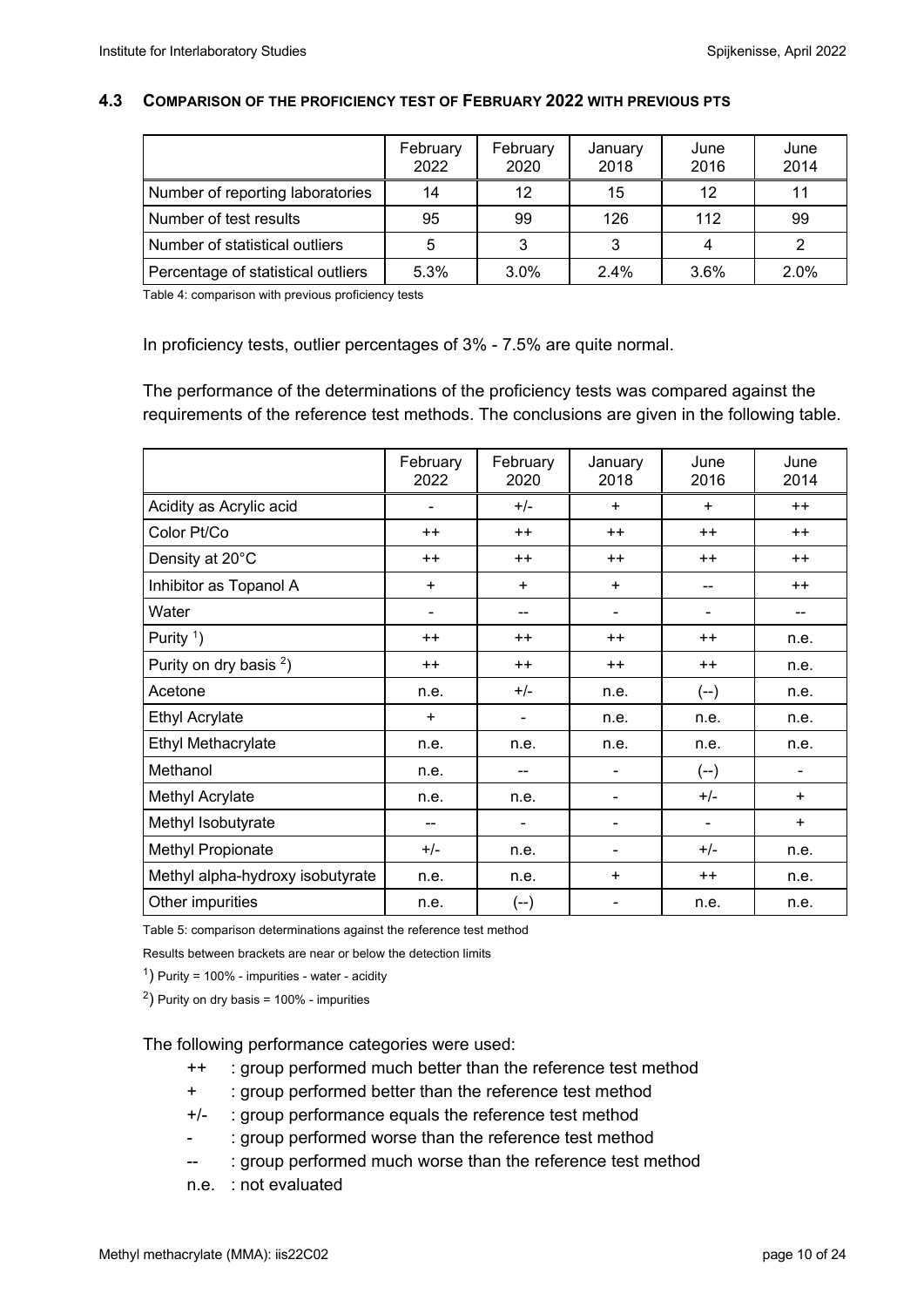### **APPENDIX 1**

Determination of Acidity as Acrylic acid on sample #22002; results in mg/kg

| method            | value                                                                                                                                                                                                            | mark                                                                                               | $z$ (targ) | remarks                                       |
|-------------------|------------------------------------------------------------------------------------------------------------------------------------------------------------------------------------------------------------------|----------------------------------------------------------------------------------------------------|------------|-----------------------------------------------|
| D1613             | 18.2                                                                                                                                                                                                             |                                                                                                    | 1.29       |                                               |
| D <sub>1613</sub> | 12                                                                                                                                                                                                               |                                                                                                    | 0.05       |                                               |
| D <sub>1613</sub> | 9                                                                                                                                                                                                                |                                                                                                    | $-0.55$    |                                               |
| D <sub>1613</sub> |                                                                                                                                                                                                                  |                                                                                                    | $-1.15$    |                                               |
| D <sub>1613</sub> | 15                                                                                                                                                                                                               |                                                                                                    | 0.65       |                                               |
|                   | -----                                                                                                                                                                                                            |                                                                                                    | -----      |                                               |
| D <sub>1613</sub> | 20                                                                                                                                                                                                               |                                                                                                    | 1.65       |                                               |
| D <sub>1613</sub> | 14                                                                                                                                                                                                               |                                                                                                    | 0.45       |                                               |
| D <sub>1613</sub> |                                                                                                                                                                                                                  |                                                                                                    | $-1.35$    |                                               |
|                   |                                                                                                                                                                                                                  |                                                                                                    |            |                                               |
|                   |                                                                                                                                                                                                                  |                                                                                                    |            |                                               |
|                   |                                                                                                                                                                                                                  |                                                                                                    | -----      |                                               |
|                   |                                                                                                                                                                                                                  |                                                                                                    |            |                                               |
|                   |                                                                                                                                                                                                                  |                                                                                                    |            | first reported 28.26                          |
|                   |                                                                                                                                                                                                                  |                                                                                                    |            |                                               |
|                   |                                                                                                                                                                                                                  |                                                                                                    |            |                                               |
|                   |                                                                                                                                                                                                                  |                                                                                                    |            |                                               |
|                   |                                                                                                                                                                                                                  |                                                                                                    |            |                                               |
|                   |                                                                                                                                                                                                                  |                                                                                                    |            |                                               |
|                   |                                                                                                                                                                                                                  |                                                                                                    |            |                                               |
|                   |                                                                                                                                                                                                                  |                                                                                                    |            |                                               |
|                   |                                                                                                                                                                                                                  |                                                                                                    |            |                                               |
|                   |                                                                                                                                                                                                                  |                                                                                                    |            |                                               |
|                   | D <sub>1613</sub><br>D <sub>1613</sub><br>D <sub>1613</sub><br>D <sub>1613</sub><br>D <sub>1613</sub><br>normality<br>n<br>outliers<br>mean $(n)$<br>st.dev. (n)<br>R(calc.)<br>st.dev.(D1613:17)<br>R(D1613:17) | 6<br>5<br>10.0<br>5<br>21.2<br>12.99<br>4.2<br>OK<br>13<br>0<br>11.74<br>5.831<br>16.33<br>5<br>14 | C          | $-0.35$<br>$-1.35$<br>1.89<br>0.25<br>$-1.51$ |



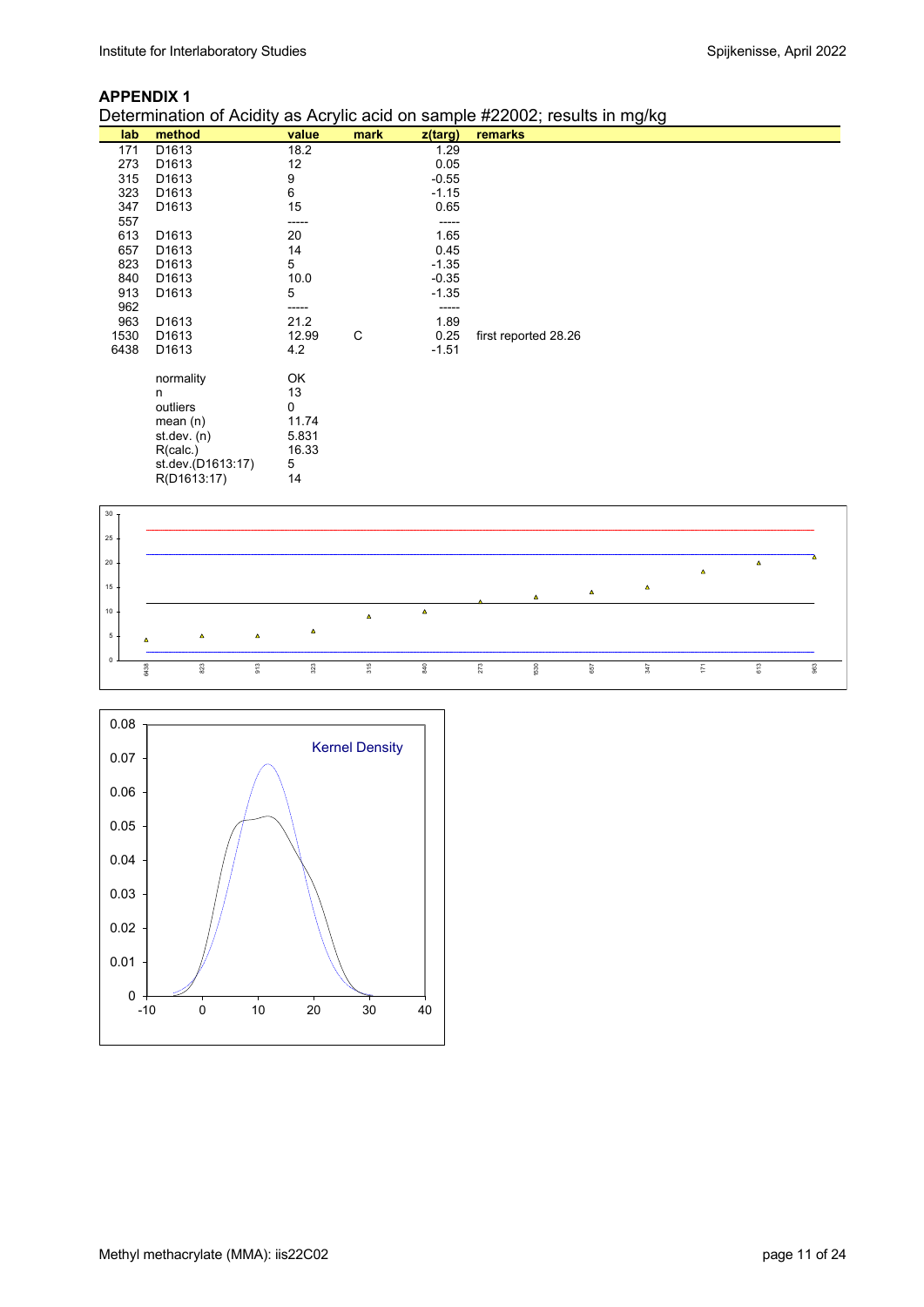# Determination of Appearance on sample #22002;

|      | lab method         | value                | mark<br>$z$ (targ) | remarks |
|------|--------------------|----------------------|--------------------|---------|
| 171  | E2680              | Pass                 | ------             |         |
| 273  | Visual             | Bright & Clear       | ------             |         |
| 315  | E2680              | pass                 | ------             |         |
| 323  | E2680              | <b>CBL</b>           | -----              |         |
| 347  | E2680              | Pass                 | ------             |         |
| 557  |                    | -----                | ------             |         |
| 613  | <b>DOWM 101967</b> | Pass                 | ------             |         |
| 657  | Visual             | Clear                | ------             |         |
| 823  | E2680              | Pass                 | ------             |         |
|      | 840 E2680          | Pass                 | ------             |         |
|      | 913 E2680          | Clear and Bright     | -----              |         |
|      | 962 Visual         | Clear & Bright       | ------             |         |
| 963  | Visual             | Clear                | -----              |         |
| 1530 | E2680              | c&b                  | ------             |         |
| 6438 | Visual             | Clear & Bright       | ------             |         |
|      | n                  | 14                   |                    |         |
|      | mean $(n)$         | Pass/ Clear & Bright |                    |         |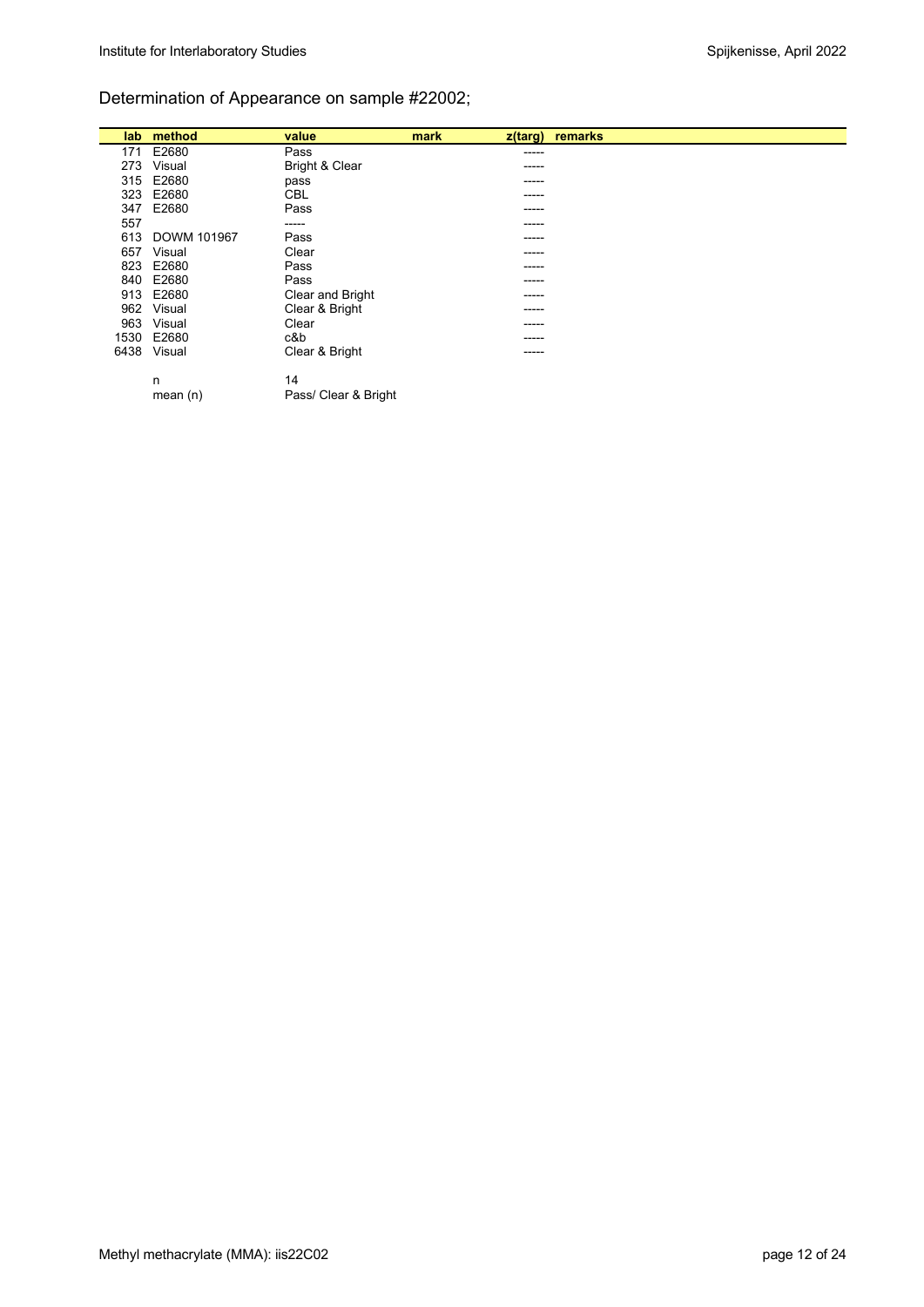# Determination of Color Pt/Co on sample #22002;

| lab  | method            | value          | mark<br>$z$ (targ) | remarks |
|------|-------------------|----------------|--------------------|---------|
| 171  | D1209             | $< 5$          | -----              |         |
| 273  | D1209             | 5              | 0.81               |         |
| 315  | D5386             | 3              | 0.01               |         |
| 323  | D5386             | 3              | 0.01               |         |
| 347  | D5386             |                | $-0.79$            |         |
| 557  |                   |                | -----              |         |
| 613  | D5386             | 2              | $-0.39$            |         |
| 657  | D1209             | 3              | 0.01               |         |
| 823  | D5386             | 2              | $-0.39$            |         |
| 840  | D5386             | 2.0            | $-0.39$            |         |
| 913  | D5386             | 4              | 0.41               |         |
| 962  | D1209             | 4              | 0.41               |         |
| 963  | D1209             | 3              | 0.01               |         |
| 1530 | D1209             | $3$            | -----              |         |
| 6438 | D1209             | 3.8            | 0.33               |         |
|      | normality<br>n    | OK<br>12       |                    |         |
|      | outliers          | 0              |                    |         |
|      | mean $(n)$        | 2.98           |                    |         |
|      | st. dev. (n)      | 1.113          |                    |         |
|      | R(calc.)          | 3.12           |                    |         |
|      | st.dev.(D1209:05) | 2.5            |                    |         |
|      | R(D1209:05)       | $\overline{7}$ |                    |         |



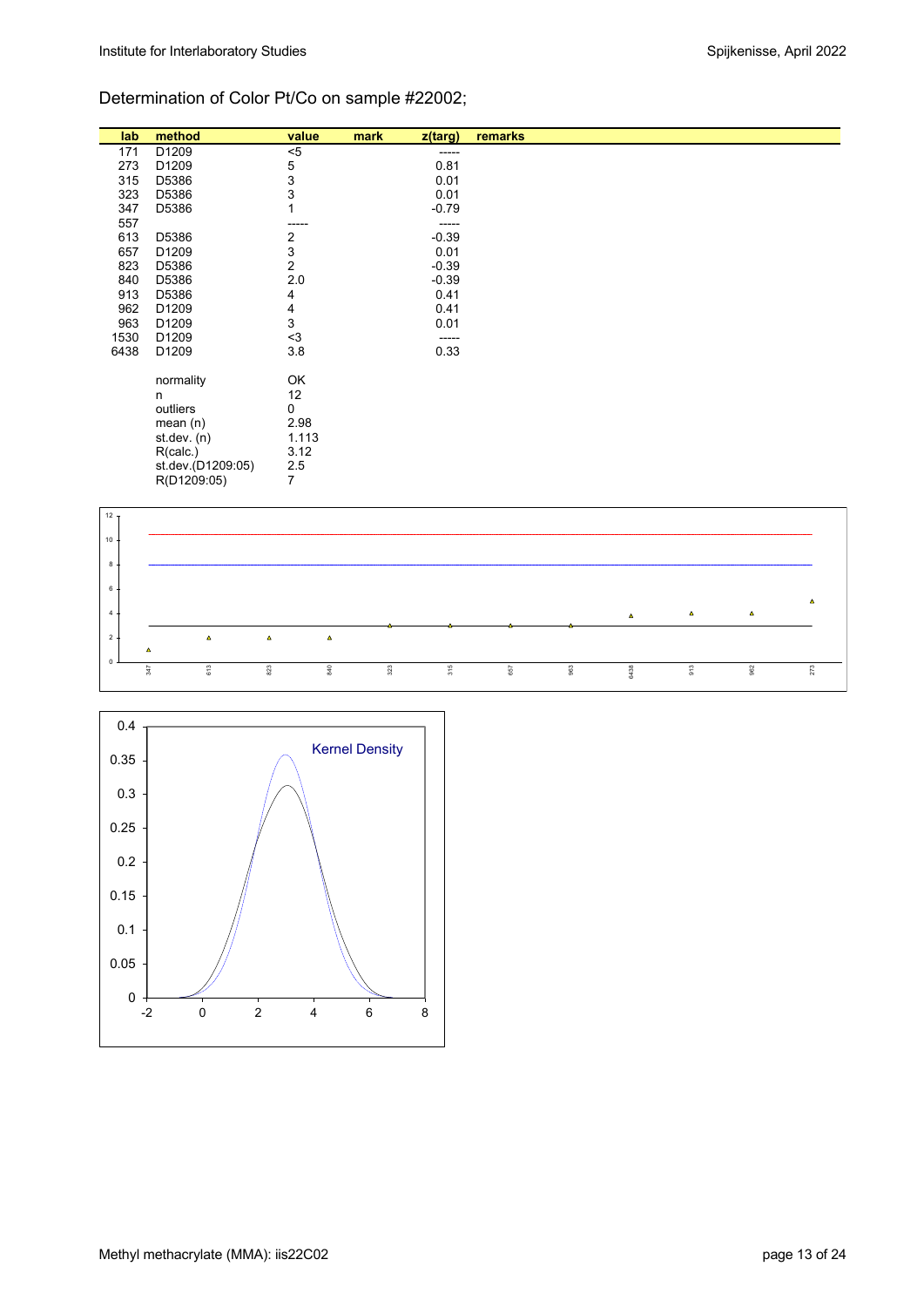# Determination of Density at 20°C on sample #22002; results in kg/L

| lab  | method               | value    | mark    | $z$ (targ) | remarks               |
|------|----------------------|----------|---------|------------|-----------------------|
| 171  | D4052                | 0.9434   |         | 0.15       |                       |
| 273  | D4052                | 0.9432   | G(0.05) | $-0.97$    |                       |
| 315  | D4052                | 0.9433   |         | $-0.41$    |                       |
| 323  | D4052                | 0.9434   |         | 0.15       |                       |
| 347  | D4052                | 0.9434   |         | 0.15       |                       |
| 557  |                      |          |         |            |                       |
| 613  | D4052                | 0.9434   |         | 0.15       |                       |
| 657  | D4052                | 0.9434   |         | 0.15       |                       |
| 823  | D4052                | 0.9434   |         | 0.15       |                       |
| 840  | D4052                | 0.94335  |         | $-0.13$    |                       |
| 913  | D4052                | 0.9434   |         | 0.15       |                       |
| 962  | D4052                | 0.9433   |         | $-0.41$    |                       |
| 963  | D4052                | 0.9434   |         | 0.15       |                       |
| 1530 | ISO12185             | 0.9433   | C       | $-0.41$    | first reported 0.9237 |
| 6438 | D4052                | 0.9434   |         | 0.15       |                       |
|      |                      |          |         |            |                       |
|      | normality            | ОK       |         |            |                       |
|      | n                    | 13       |         |            |                       |
|      | outliers             |          |         |            |                       |
|      | mean $(n)$           | 0.94337  |         |            |                       |
|      | st.dev. $(n)$        | 0.000044 |         |            |                       |
|      | R(calc.)             | 0.00012  |         |            |                       |
|      | st.dev.(ISO12185:96) | 0.000179 |         |            |                       |
|      | R(ISO12185:96)       | 0.0005   |         |            |                       |



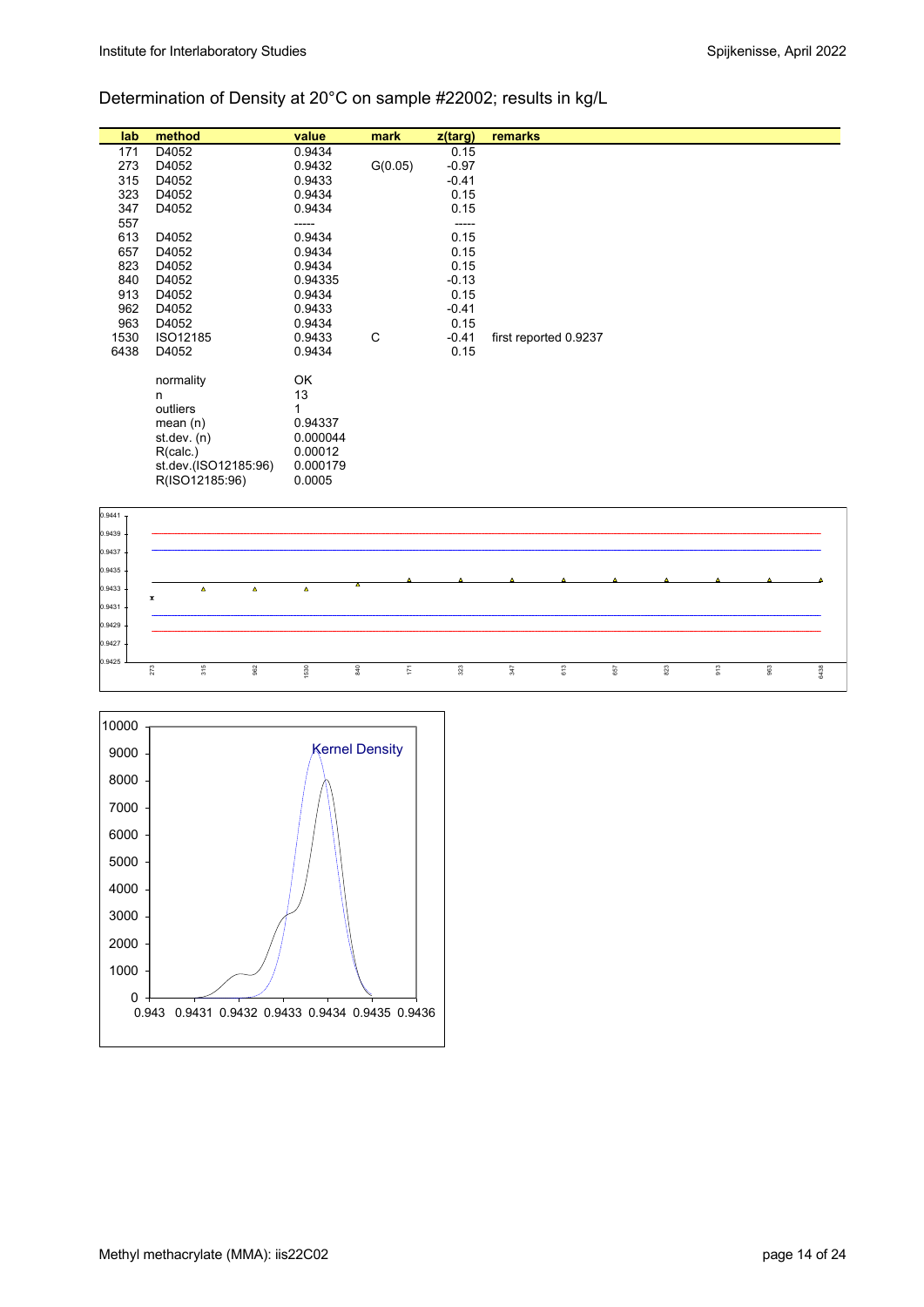# Determination of Inhibitor as Topanol A on sample #22002; results in mg/kg

| lab  | method           | value | mark | z(targ) | remarks |
|------|------------------|-------|------|---------|---------|
| 171  |                  | ----- |      | -----   |         |
| 273  | INH-E20B         | 9.0   |      | $-0.55$ |         |
| 315  | <b>INH-510</b>   | 10.3  |      | 0.64    |         |
| 323  | <b>INH-0002</b>  | 8.3   |      | $-1.19$ |         |
| 347  | INH-2            | 11    |      | 1.28    |         |
| 557  |                  |       |      | -----   |         |
| 613  |                  |       |      | -----   |         |
| 657  | INH-2            | 11    |      | 1.28    |         |
| 823  | INH-2            | 8     |      | $-1.46$ |         |
| 840  | <b>INH-0002</b>  | 9.6   |      | 0.00    |         |
| 913  | <b>INH-0002</b>  | 9     |      | $-0.55$ |         |
| 962  | In house         | 9.6   |      | 0.00    |         |
| 963  | <b>INH-30</b>    | 9.6   |      | 0.00    |         |
| 1530 |                  | ----- |      | -----   |         |
| 6438 | In house         | 10.17 |      | 0.52    |         |
|      | normality        | OK    |      |         |         |
|      | n                | 11    |      |         |         |
|      | outliers         | 0     |      |         |         |
|      | mean $(n)$       | 9.60  |      |         |         |
|      | st. dev. (n)     | 0.985 |      |         |         |
|      | R(calc.)         | 2.76  |      |         |         |
|      | st.dev.(Horwitz) | 1.093 |      |         |         |
|      | R(Horwitz)       | 3.06  |      |         |         |



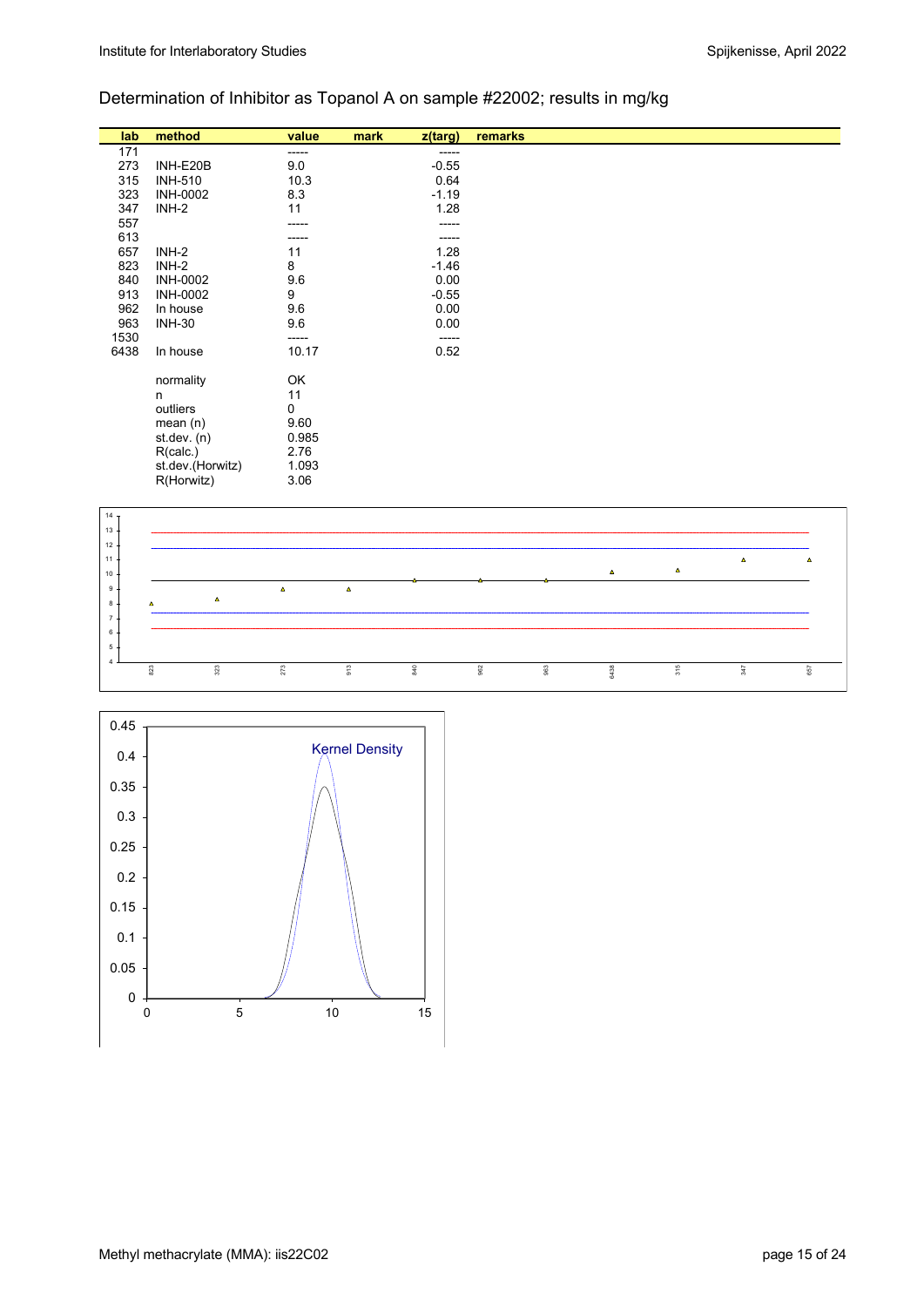# Determination of Water on sample #22002; results in mg/kg

| lab  | method            | value | mark       | z(targ) | remarks              |
|------|-------------------|-------|------------|---------|----------------------|
| 171  | E1064             | 66    |            | $-2.76$ |                      |
| 273  | E1064             | 109   | G(0.05)    | 6.91    |                      |
| 315  | E1064             | 80    |            | 0.39    |                      |
| 323  | E1064             | 79    |            | 0.16    |                      |
| 347  | E1064             | 80    |            | 0.39    |                      |
| 557  |                   |       |            |         |                      |
| 613  | E203              | 110   | G(0.05)    | 7.14    |                      |
| 657  | E1064             | 75    |            | $-0.74$ |                      |
| 823  | E1064             | 73    |            | $-1.19$ |                      |
| 840  | E1064             | 87    |            | 1.96    |                      |
| 913  | E1064             | 95    |            | 3.76    |                      |
| 962  |                   | ----- |            |         |                      |
| 963  | E1064             | 70    |            | $-1.86$ |                      |
| 1530 | E1064             | 77.7  |            | $-0.13$ |                      |
| 6438 | E1064             | 116   | C, G(0.05) | 8.49    | first reported 105.8 |
|      |                   |       |            |         |                      |
|      | normality         | OK    |            |         |                      |
|      | n                 | 10    |            |         |                      |
|      | outliers          | 3     |            |         |                      |
|      | mean $(n)$        | 78.27 |            |         |                      |
|      | st.dev. $(n)$     | 8.302 |            |         |                      |
|      | R(calc.)          | 23.25 |            |         |                      |
|      | st.dev.(E1064:16) | 4.445 |            |         |                      |
|      | R(E1064:16)       | 12.44 |            |         |                      |
|      |                   |       |            |         |                      |



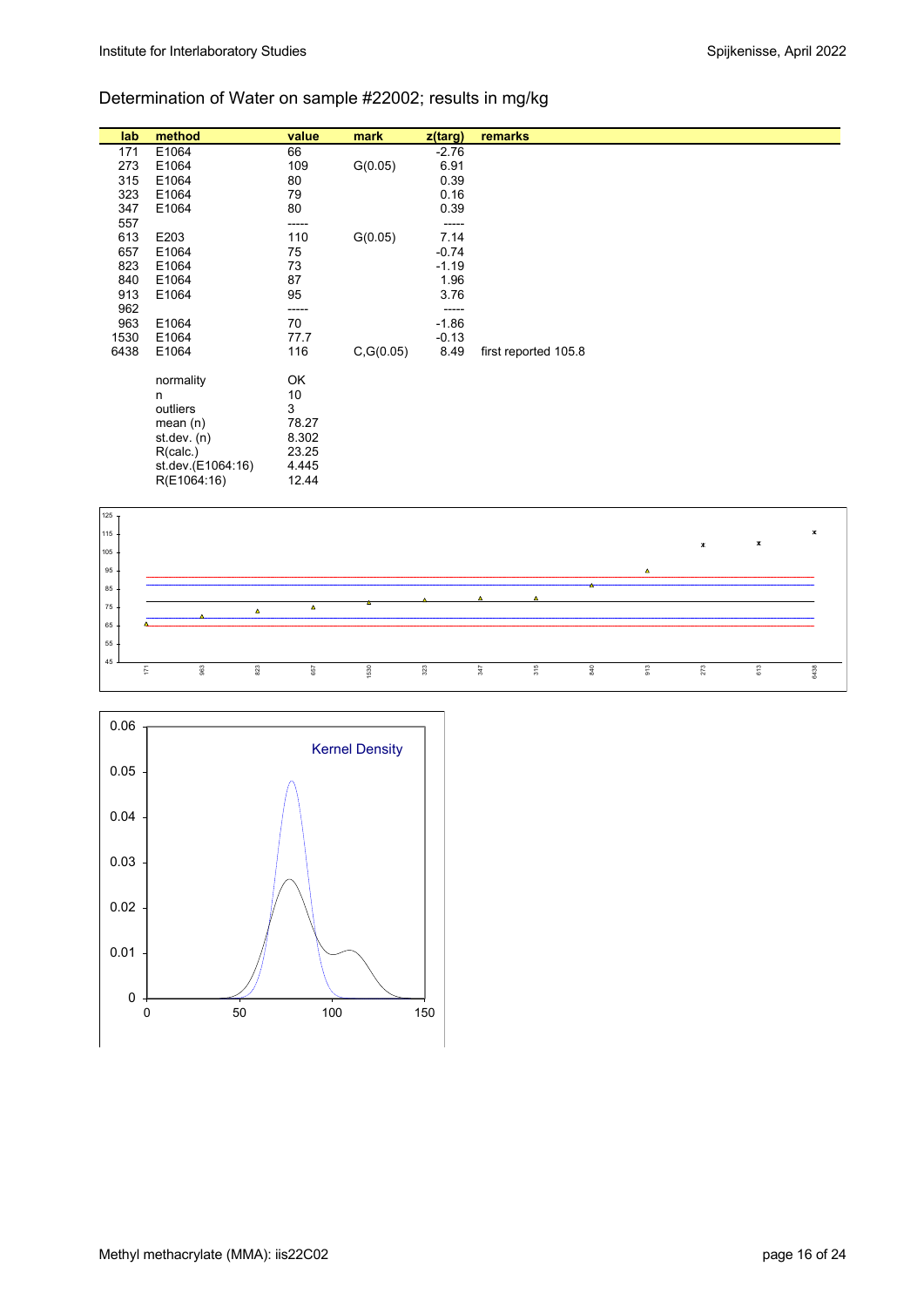#### Determination of Purity\*) on sample #22002; results in %M/M

| lab  | method            | value   | mark    | $z$ (targ) | type of column                                | remarks |
|------|-------------------|---------|---------|------------|-----------------------------------------------|---------|
| 171  | In house          | 99.9712 |         | 0.03       | Petrocol DH 150 GC DP MMacryl-01.1            |         |
| 273  | INH-E20B          | 99.97   |         | 0.02       | DB-1 - 30m x 0.450mm x 2.55u                  |         |
| 315  |                   | -----   |         | -----      | 60 m x 0,32 mm (ID), CP WAX 52 CB, Df: 1,2 µm |         |
| 323  | D3362Mod.         | 99.97   |         | 0.02       | DB1 - $30m \times 0.32$ mm $\times$ 1.0 µm    |         |
| 347  | INH-2             | 99.970  |         | 0.02       | CP SIL 5CB 25mx0,32mmx1,2um                   |         |
| 557  |                   |         |         |            |                                               |         |
| 613  | QAL-1504          | 99.989  | G(0.05) | 0.22       |                                               |         |
| 657  | <b>INH-8001</b>   | 99.963  |         | $-0.05$    | DB-1 (30m x 0.32mm x 1.00 $\mu$ m)            |         |
| 823  | INH-2             | 99.9726 |         | 0.05       | CP-Sil 5CB, 25 m * 0.320 mm * 1.20 um         |         |
| 840  | <b>INH-0002</b>   | 99.959  |         | $-0.10$    |                                               |         |
| 913  | <b>INH-0002</b>   | 99.967  |         | $-0.01$    |                                               |         |
| 962  |                   | -----   |         | -----      |                                               |         |
| 963  | <b>INH-30</b>     | 99.977  |         | 0.09       | DB 1701 (60mX0.25mX1.0µm)                     |         |
| 1530 |                   | 99.964  |         | $-0.04$    |                                               |         |
| 6438 | In house          | 99.9666 |         | $-0.02$    | Agilent HP-5 column, 30mX0.320mm, 0.25um      |         |
|      | normality         | OK      |         |            |                                               |         |
|      | n                 | 11      |         |            |                                               |         |
|      | outliers          |         |         |            |                                               |         |
|      | mean $(n)$        | 99.9682 |         |            |                                               |         |
|      | st.dev. (n)       | 0.00499 |         |            |                                               |         |
|      | R(calc.)          | 0.0140  |         |            |                                               |         |
|      | st.dev.(D3362:05) | 0.09643 |         |            |                                               |         |
|      | R(D3362:05)       | 0.27    |         |            |                                               |         |

# \*) Purity= 100% - impurities – water – acidity



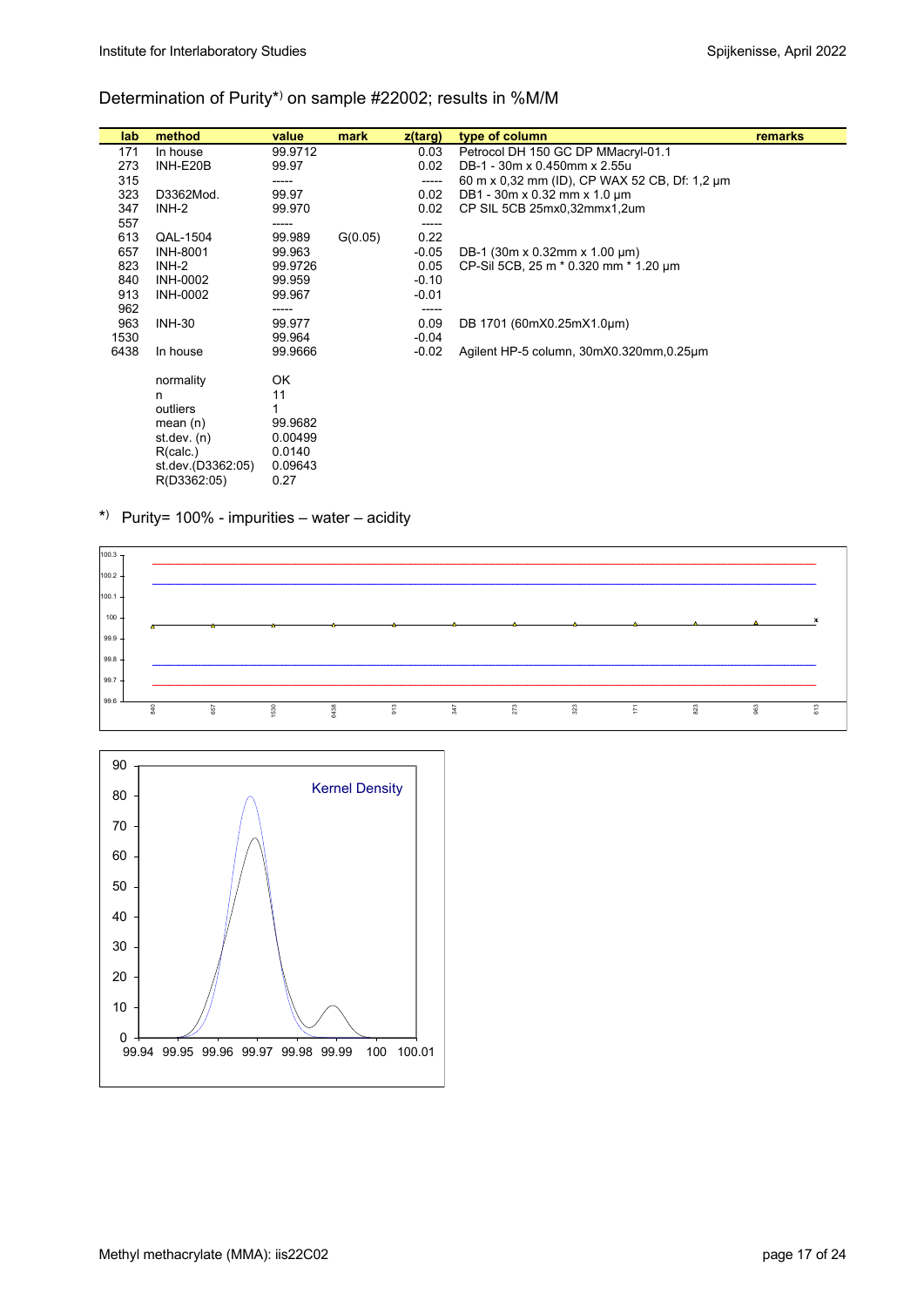### Determination of Purity on dry basis\*) on sample #22002; results in %M/M

| lab  | method            | value    | mark | z(targ) | type of column                                | remarks |
|------|-------------------|----------|------|---------|-----------------------------------------------|---------|
| 171  | In house          | 99.97961 |      | 0.04    | Petrocol DH 150 GC DP MMacryl-01.1            |         |
| 273  |                   |          |      | -----   | DB-1 - 30m x 0.450mm x 2.55u                  |         |
| 315  | INH-2             | 99.97    |      | $-0.06$ | 60 m x 0.32 mm (ID), CP WAX 52 CB, Df: 1.2 um |         |
| 323  | D3362Mod.         | 99.98    |      | 0.04    | DB1 - 30m x 0.32 mm x 1.0 um                  |         |
| 347  | INH-2             | 99.978   |      | 0.02    | CP SIL 5CB 25mx0,32mmx1,2um                   |         |
| 557  |                   | -----    |      |         |                                               |         |
| 613  |                   |          |      |         |                                               |         |
| 657  | <b>INH-8001</b>   | 99.972   |      | $-0.04$ | DB-1 (30m x 0.32mm x 1.00 $\mu$ m)            |         |
| 823  | INH-2             | 99.9804  |      | 0.05    | CP-Sil 5CB, 25 m * 0.320 mm * 1.20 um         |         |
| 840  | INH-0002          | 99.969   |      | $-0.07$ |                                               |         |
| 913  | <b>INH-0002</b>   | 99.977   |      | 0.01    |                                               |         |
| 962  |                   |          |      | -----   |                                               |         |
| 963  |                   |          |      | -----   | DB 1701 (60mX0.25mX1.0um)                     |         |
| 1530 |                   | 99.975   |      | $-0.01$ |                                               |         |
| 6438 | In house          | 99.977   |      | 0.01    | Agilent HP-5 column, 30mX0.320mm, 0.25um      |         |
|      | normality         | OK       |      |         |                                               |         |
|      | n                 | 10       |      |         |                                               |         |
|      | outliers          | 0        |      |         |                                               |         |
|      | mean $(n)$        | 99.9758  |      |         |                                               |         |
|      | st.dev. $(n)$     | 0.00416  |      |         |                                               |         |
|      | R(calc.)          | 0.0117   |      |         |                                               |         |
|      | st.dev.(D3362:05) | 0.09643  |      |         |                                               |         |
|      | R(D3362:05)       | 0.27     |      |         |                                               |         |

### \*) Purity on dry basis =  $100\%$  - impurities



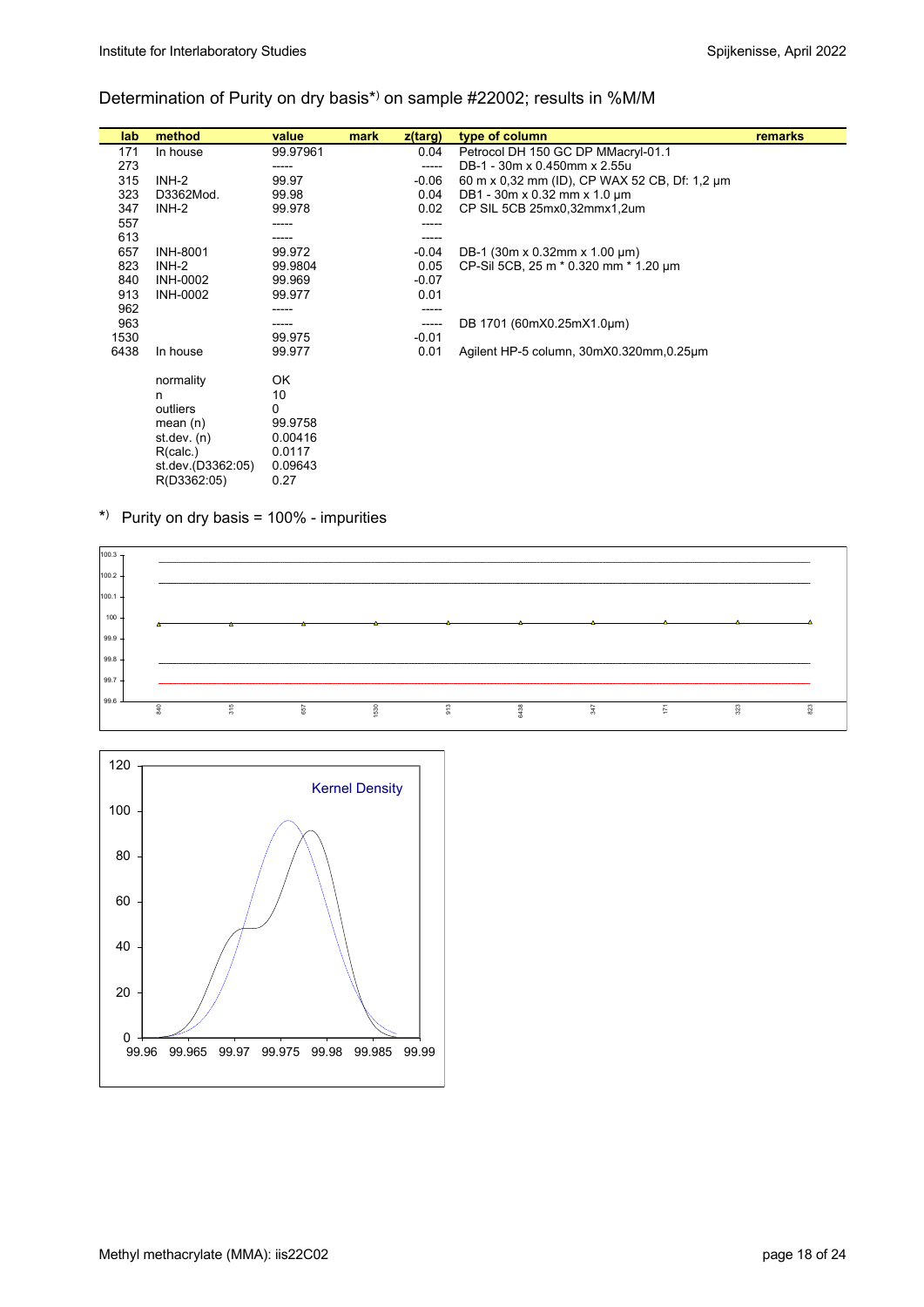# Determination of Ethyl Acrylate on sample #22002 results in mg/kg

| lab  | method           | value                     | mark | z(targ) | remarks |
|------|------------------|---------------------------|------|---------|---------|
| 171  |                  | -----                     |      | -----   |         |
| 273  |                  |                           |      |         |         |
| 315  |                  |                           |      |         |         |
| 323  |                  |                           |      |         |         |
| 347  |                  |                           |      |         |         |
| 557  |                  |                           |      |         |         |
| 613  |                  |                           |      | -----   |         |
| 657  |                  |                           |      | -----   |         |
| 823  | $INH-2$          | 117                       |      | $-0.72$ |         |
| 840  | <b>INH-0002</b>  | 131.6                     |      | 0.81    |         |
| 913  | <b>INH-0002</b>  | 123                       |      | $-0.09$ |         |
| 962  |                  |                           |      | -----   |         |
| 963  |                  |                           |      |         |         |
| 1530 |                  |                           |      |         |         |
| 6438 |                  |                           |      | -----   |         |
|      |                  |                           |      |         |         |
|      | normality        | unknown                   |      |         |         |
|      | n                | $\ensuremath{\mathsf{3}}$ |      |         |         |
|      | outliers         | 0                         |      |         |         |
|      | mean(n)          | 123.87                    |      |         |         |
|      | st.dev. (n)      | 7.338                     |      |         |         |
|      | R(calc.)         | 20.55                     |      |         |         |
|      | st.dev.(Horwitz) | 9.595                     |      |         |         |
|      | R(Horwitz)       | 26.87                     |      |         |         |
|      |                  |                           |      |         |         |
| 180  |                  |                           |      |         |         |
| 160  |                  |                           |      |         |         |
| 140  |                  |                           |      |         | ۸       |
| 120  | Δ                |                           |      |         |         |
| 100  |                  |                           |      |         |         |
| 80   |                  |                           |      |         |         |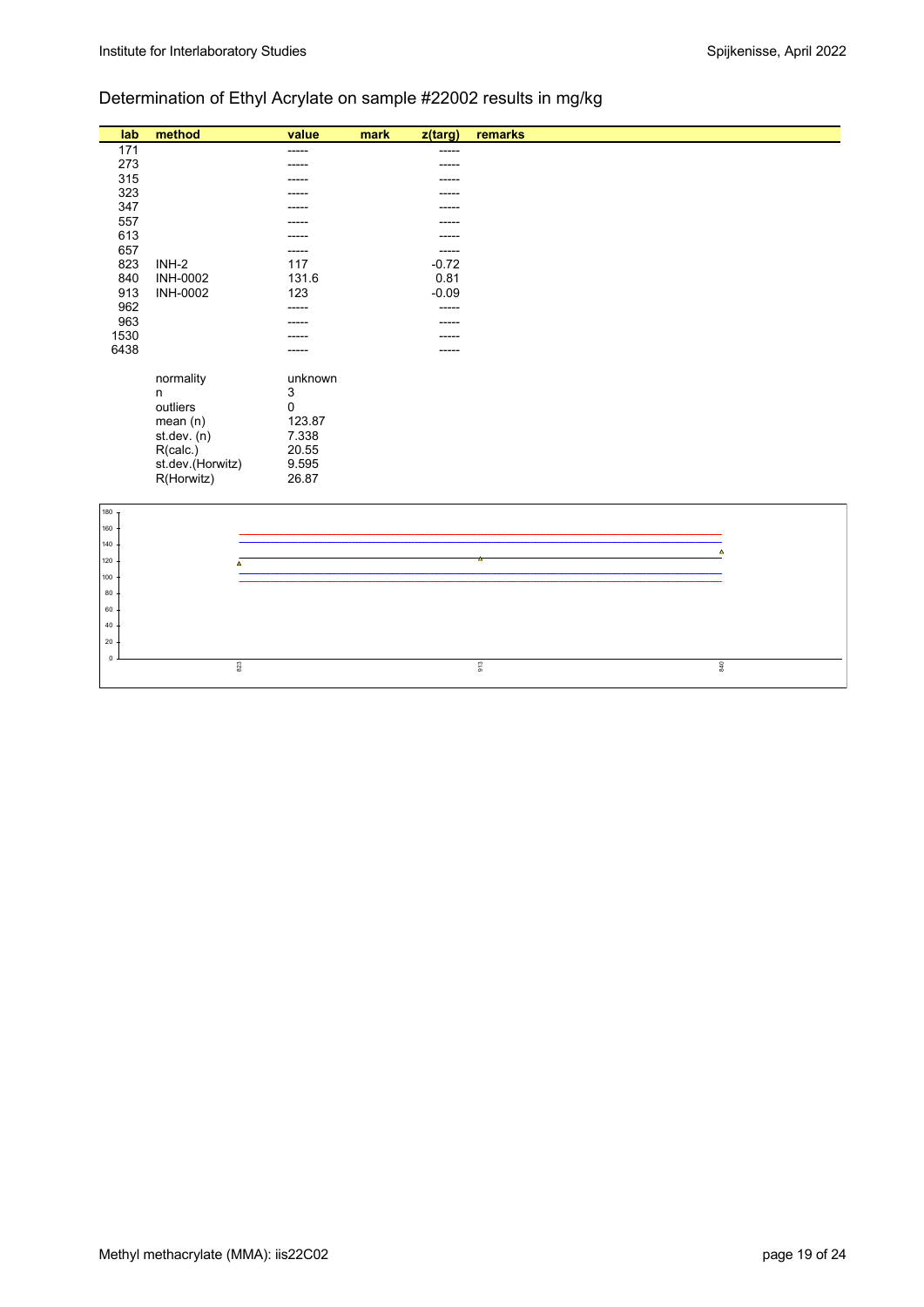$\overline{0}$ 1 2

963

840

# Determination of Methyl Isobutyrate on sample #22002 results in mg/kg

657

| lab            | method           | value   | mark        | z(targ) | remarks           |
|----------------|------------------|---------|-------------|---------|-------------------|
| 171            |                  | -----   |             |         |                   |
| 273            |                  |         |             |         |                   |
| 315            | $INH-2$          | < 10    | $\mathsf C$ |         | first reported 16 |
| 323            |                  |         |             | -----   |                   |
| 347            |                  |         |             |         |                   |
| 557            |                  |         |             |         |                   |
| 613            |                  |         |             | -----   |                   |
| 657            | <b>INH-8001</b>  | 5.3     |             | $-1.11$ |                   |
| 823            | INH-2            | 6       |             | $-0.17$ |                   |
| 840            | <b>INH-0002</b>  | 8.3     |             | 2.92    |                   |
| 913            |                  | -----   |             |         |                   |
| 962            |                  | -----   |             | $---$   |                   |
| 963            | <b>INH-30</b>    | 4.9     |             | $-1.64$ |                   |
| 1530           |                  |         |             |         |                   |
| 6438           |                  |         |             |         |                   |
|                | normality        | unknown |             |         |                   |
|                | $\mathsf{n}$     | 4       |             |         |                   |
|                | outliers         | 0       |             |         |                   |
|                | mean(n)          | 6.13    |             |         |                   |
|                | st.dev. (n)      | 1.520   |             |         |                   |
|                | R(calc.)         | 4.25    |             |         |                   |
|                | st.dev.(Horwitz) | 0.746   |             |         |                   |
|                | R(Horwitz)       | 2.09    |             |         |                   |
|                |                  |         |             |         |                   |
| 9 <sub>7</sub> |                  |         |             |         |                   |
| $8+$           |                  |         |             |         |                   |
| $\overline{7}$ |                  |         |             |         |                   |
| 6              |                  |         |             |         | т                 |
| 5              |                  |         | $\Delta$    |         |                   |
| $\overline{4}$ |                  |         |             |         |                   |
| 3              |                  |         |             |         |                   |

823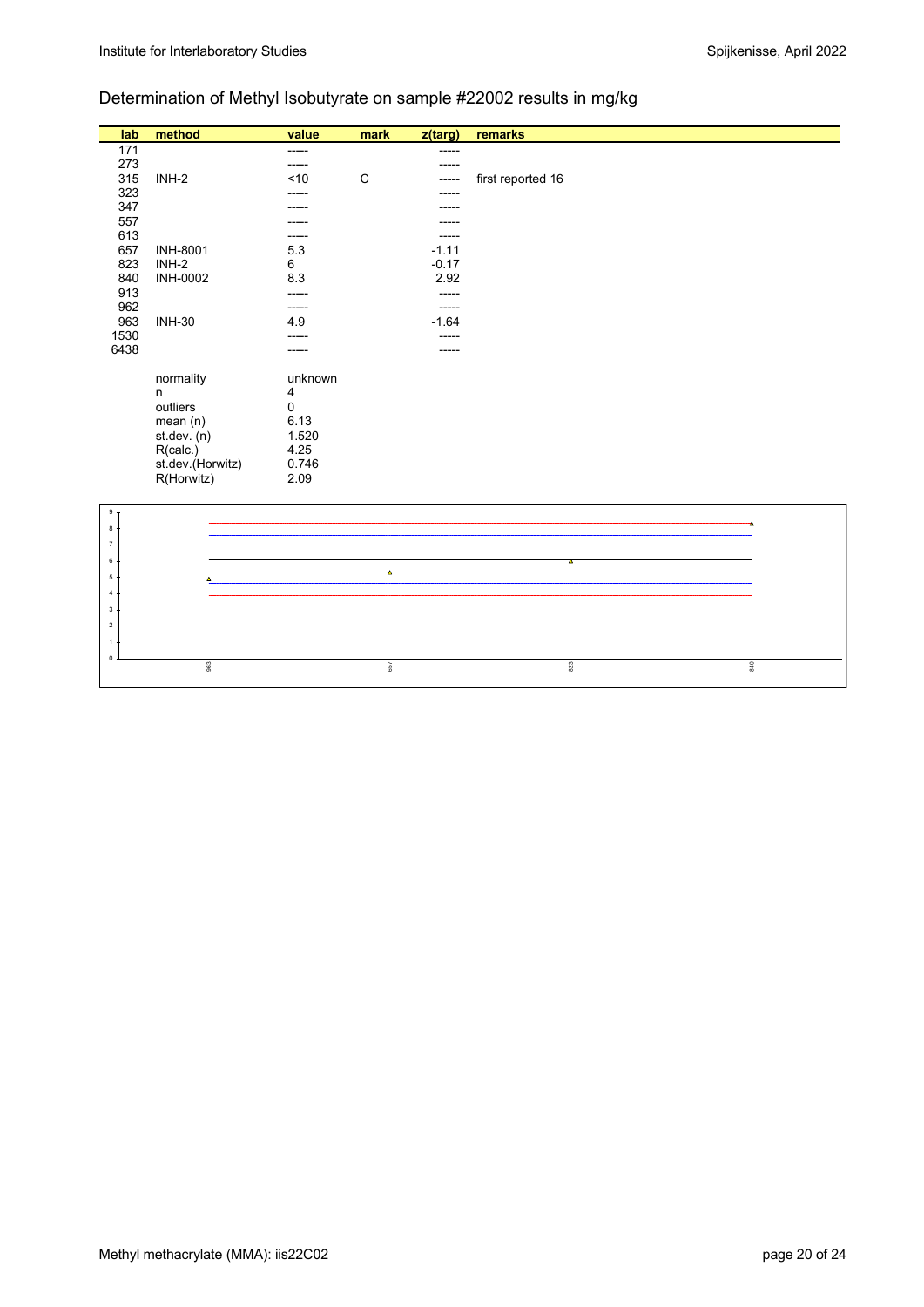# Determination of Methyl Propionate on sample #22002 results in mg/kg

| lab    | method           | value   | mark | z(targ) | remarks |
|--------|------------------|---------|------|---------|---------|
| 171    |                  | -----   |      | ------  |         |
| 273    |                  | -----   |      | -----   |         |
| 315    |                  |         |      |         |         |
| 323    | D3362Mod.        | < 50    |      |         |         |
| 347    |                  | -----   |      |         |         |
| 557    |                  |         |      |         |         |
| 613    |                  | -----   |      | -----   |         |
| 657    | <b>INH-8001</b>  | 14      |      | $-0.17$ |         |
| 823    | INH-2            | 13      |      | $-0.83$ |         |
| 840    | <b>INH-0002</b>  | 15.8    |      | 1.00    |         |
| 913    |                  | -----   |      | -----   |         |
| 962    |                  |         |      | -----   |         |
| 963    |                  |         |      | -----   |         |
| 1530   |                  |         |      |         |         |
| 6438   |                  |         |      |         |         |
|        | normality        | unknown |      |         |         |
|        | n                | 3       |      |         |         |
|        | outliers         | 0       |      |         |         |
|        | mean(n)          | 14.27   |      |         |         |
|        | st.dev. (n)      | 1.419   |      |         |         |
|        | R(calc.)         | 3.97    |      |         |         |
|        | st.dev.(Horwitz) | 1.530   |      |         |         |
|        | R(Horwitz)       | 4.28    |      |         |         |
|        |                  |         |      |         |         |
|        |                  |         |      |         |         |
| $20 -$ |                  |         |      |         |         |

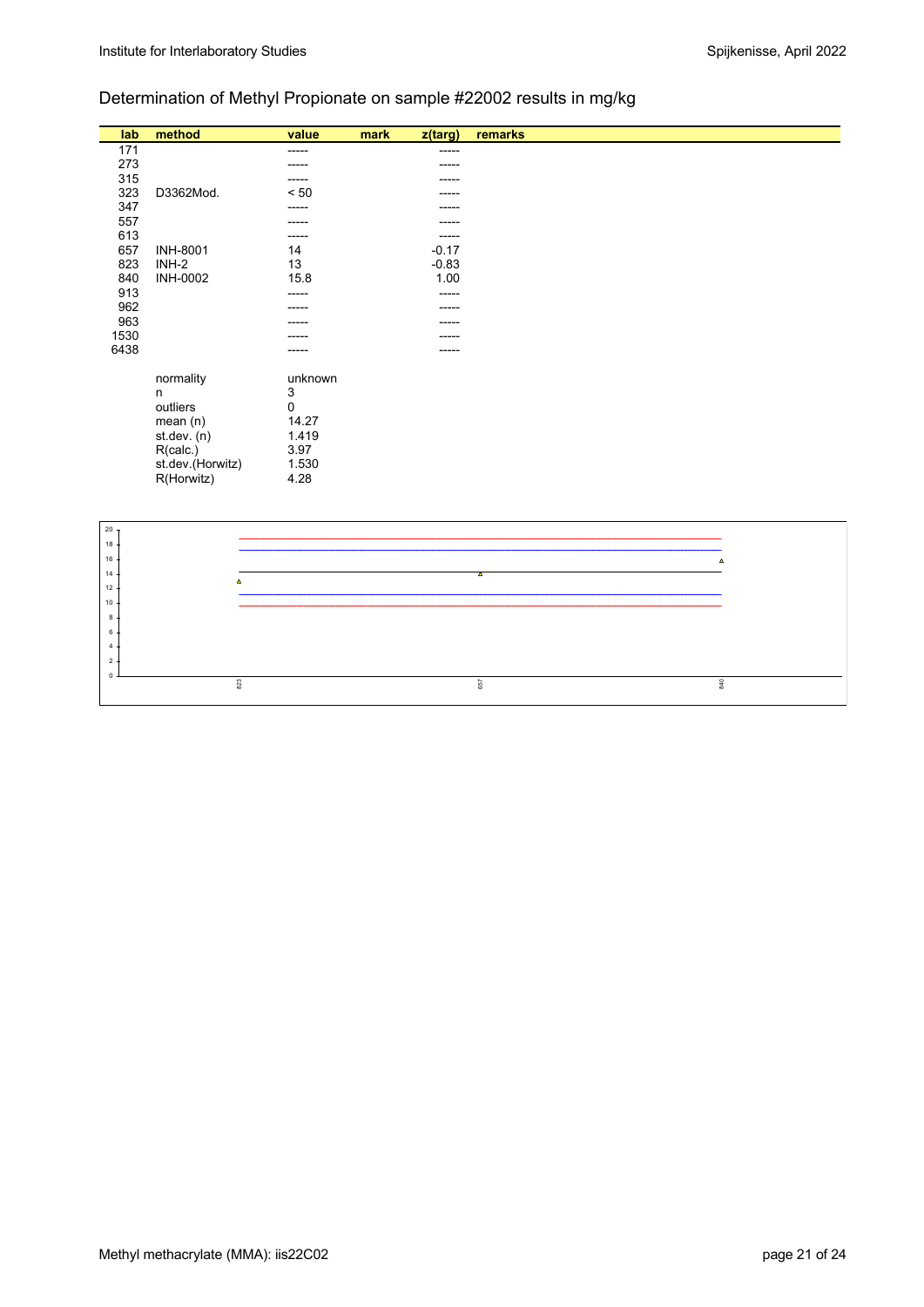# **APPENDIX 2 Other reported test results**

Determination of individual Components on sample #22002; in mg/kg

| lab  | <b>Acetone</b> | <b>Ethyl</b><br><b>Methacrylate</b> | <b>Methanol</b> | <b>Methyl</b><br><b>Acrylate</b> | <b>Methyl alpha-hydroxy</b><br>isobutyrate | <b>Other impurities</b> |
|------|----------------|-------------------------------------|-----------------|----------------------------------|--------------------------------------------|-------------------------|
| 171  | -----          | -----                               | -----           | ------                           | -----                                      | ------                  |
| 273  | -----          | -----                               | -----           | ------                           | -----                                      | -----                   |
| 315  | 10             | -----                               | 10              | -----                            | -----                                      | -----                   |
| 323  | -----          | < 50                                | -----           | ------                           | < 100                                      | -----                   |
| 347  | -----          | -----                               | -----           | ------                           | -----                                      | -----                   |
| 557  | -----          | -----                               | -----           | ------                           | -----                                      | -----                   |
| 613  | -----          | -----                               | -----           | ------                           | -----                                      | -----                   |
| 657  | ~10            | 0.8                                 | ~10             | ~10                              | 0.6                                        | -----                   |
| 823  | 7              | $5$                                 | $5$             | $5$                              | $5$                                        | -----                   |
| 840  | 7.5            | 12.9                                | $5$             | $5$                              | 71.1                                       | 50.8                    |
| 913  | 10             | -----                               | ~10             | -----                            | -----                                      | -----                   |
| 962  | -----          | -----                               | -----           | ------                           | -----                                      | -----                   |
| 963  | -----          | ------                              | 10.6            | -----                            | -----                                      | -----                   |
| 1530 | -----          | -----                               | -----           | ------                           | -----                                      | -----                   |
| 6438 | 5.1            | -----                               | 0.5             | -----                            | -----                                      | -----                   |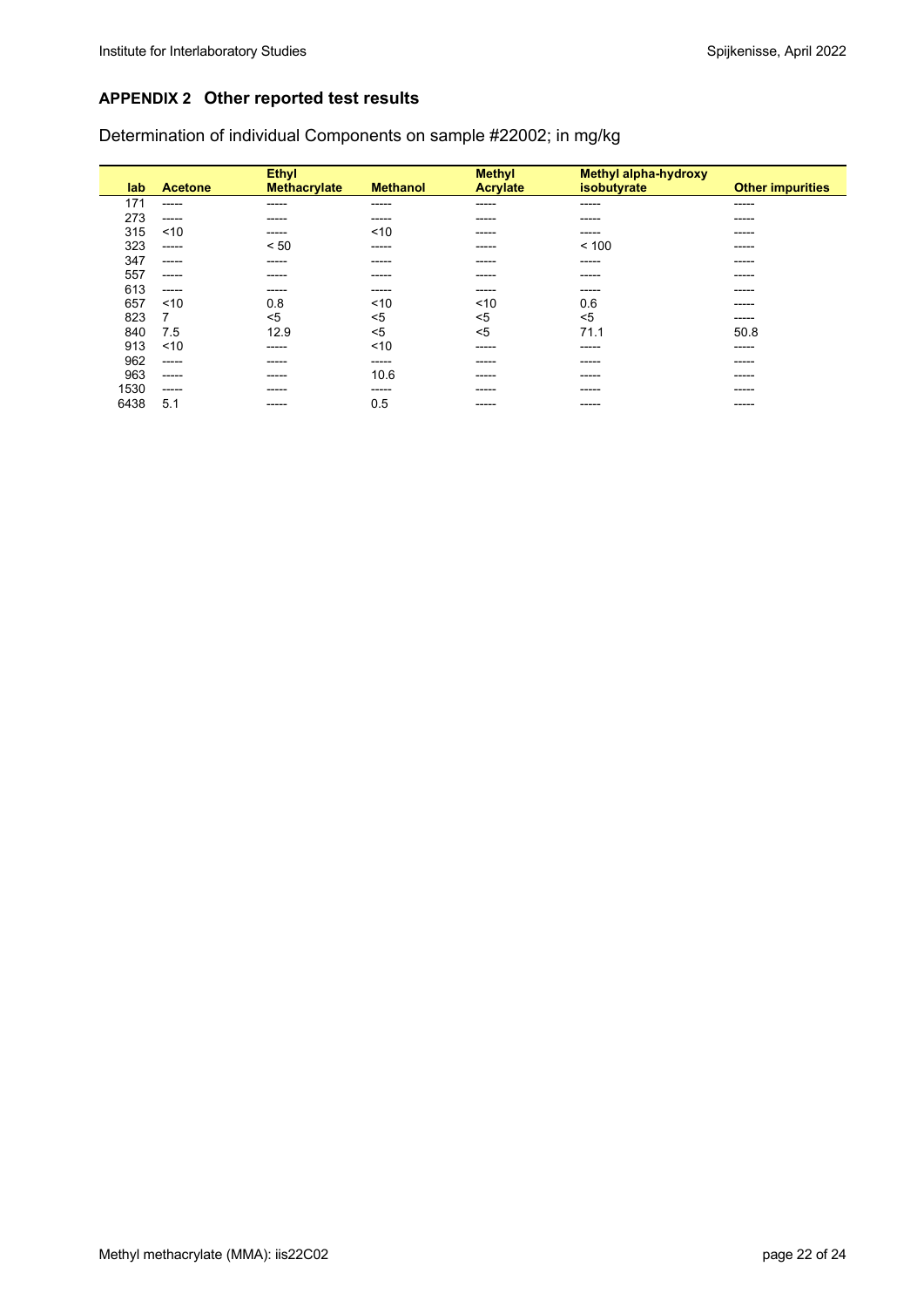### **APPENDIX 3**

# **Number of participants per country**

- 1 lab in UNITED STATES OF AMERICA 1 lab in AUSTRALIA 1 lab in BELGIUM 1 lab in BRAZIL 1 lab in GERMANY 1 lab in INDIA 1 lab in KOREA, Republic of 1 lab in NETHERLANDS 3 labs in SAUDI ARABIA 1 lab in SINGAPORE
- 1 lab in SOUTH AFRICA
- 1 lab in SPAIN
- 1 lab in VIETNAM